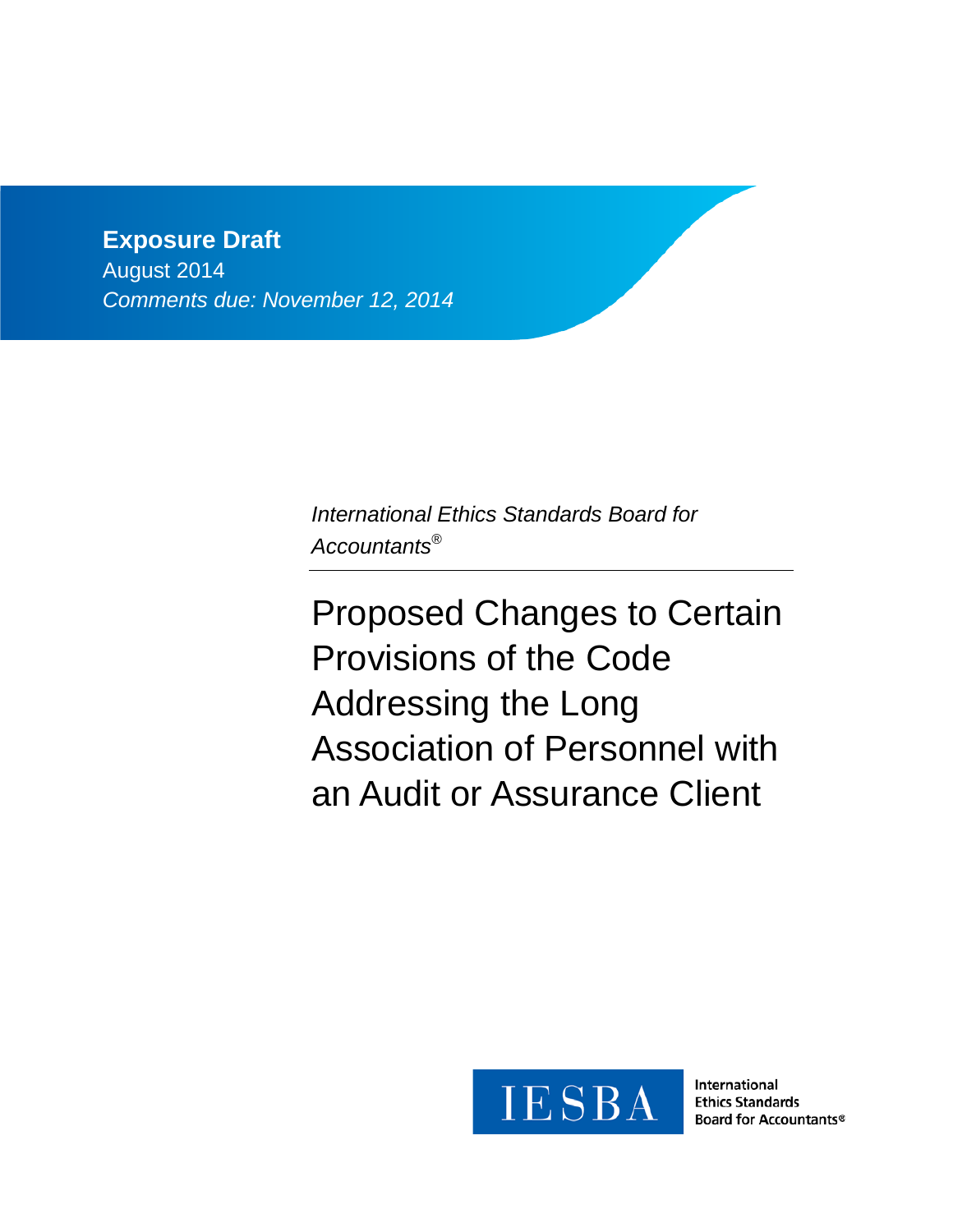

International **Ethics Standards Board for Accountants®** 

This Exposure Draft was developed and approved by the [International Ethics Standards Board for](http://www.ifac.org/ethics)  [Accountants](http://www.ifac.org/ethics)<sup>®</sup> (IESBA<sup>®</sup>).

The IESBA is an independent standard-setting board that develops and issues high-quality ethical standards and other pronouncements for professional accountants worldwide. Through its activities, the IESBA develops the *Code of Ethics for Professional Accountants™*, which establishes ethical requirements for professional accountants.

The objective of the IESBA is to serve the public interest by setting high-quality ethical standards for professional accountants and by facilitating the convergence of international and national ethical standards, including auditor independence requirements, through the development of a robust, internationally appropriate code of ethics.

The structures and processes that support the operations of the IESBA are facilitated by the International Federation of Accountants<sup>®</sup> (IFAC<sup>®</sup>).

Copyright © August 2014 by the International Federation of Accountants<sup>®</sup> (IFAC<sup>®</sup>). For copyright, trademark, and permissions information, please see [page 28.](#page-27-0)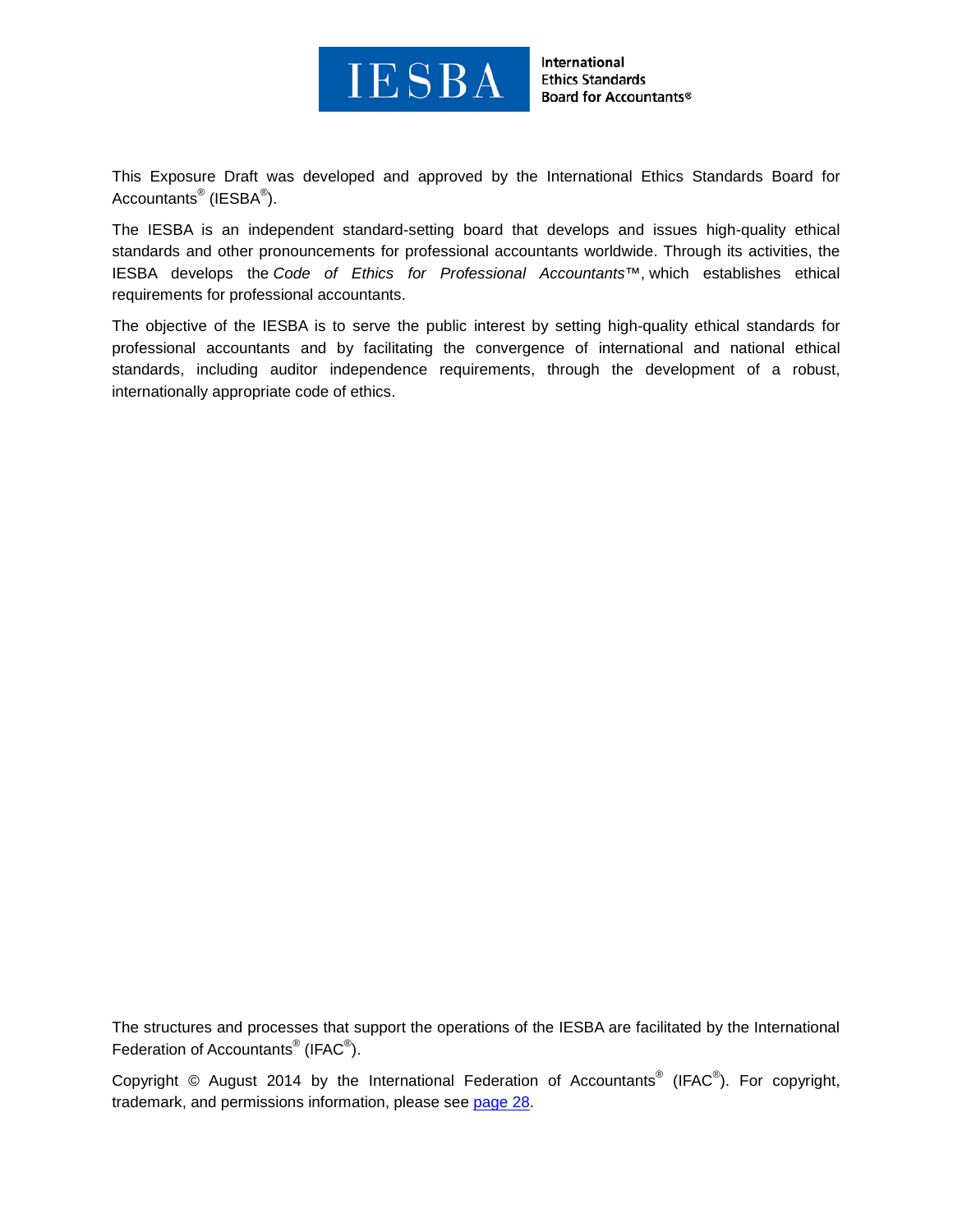# **REQUEST FOR COMMENTS**

This Exposure Draft, *Proposed Changes to Certain Provisions of the Code Addressing the Long Association of Personnel with an Audit or Assurance Client,* was developed and approved by the International Ethics Standards Board for Accountants® (IESBA®).

The proposals in this Exposure Draft may be modified in light of comments received before being issued in final form. **Comments are requested by November 12, 2014.**

Respondents are asked to submit their comments electronically through the IESBA website, using the ["Submit a Comment"](https://www.ifac.org/publications-resources/proposed-changes-certain-provisions-code-addressing-long-association-personne) link. Please submit comments in both a PDF and Word file. Also, please note that first-time users must register to use this feature. All comments will be considered a matter of public record and will ultimately be posted on the website. Although IESBA prefers that comments are submitted via its website, comments can also be sent to Ken Siong, IESBA Technical Director at [kensiong@ethicsboard.org.](mailto:kensiong@ethicsboard.org)

This publication may be downloaded from the IESBA website: [www.ethicsboard.org.](http://www.ethicsboard.org/) The approved text is published in the English language.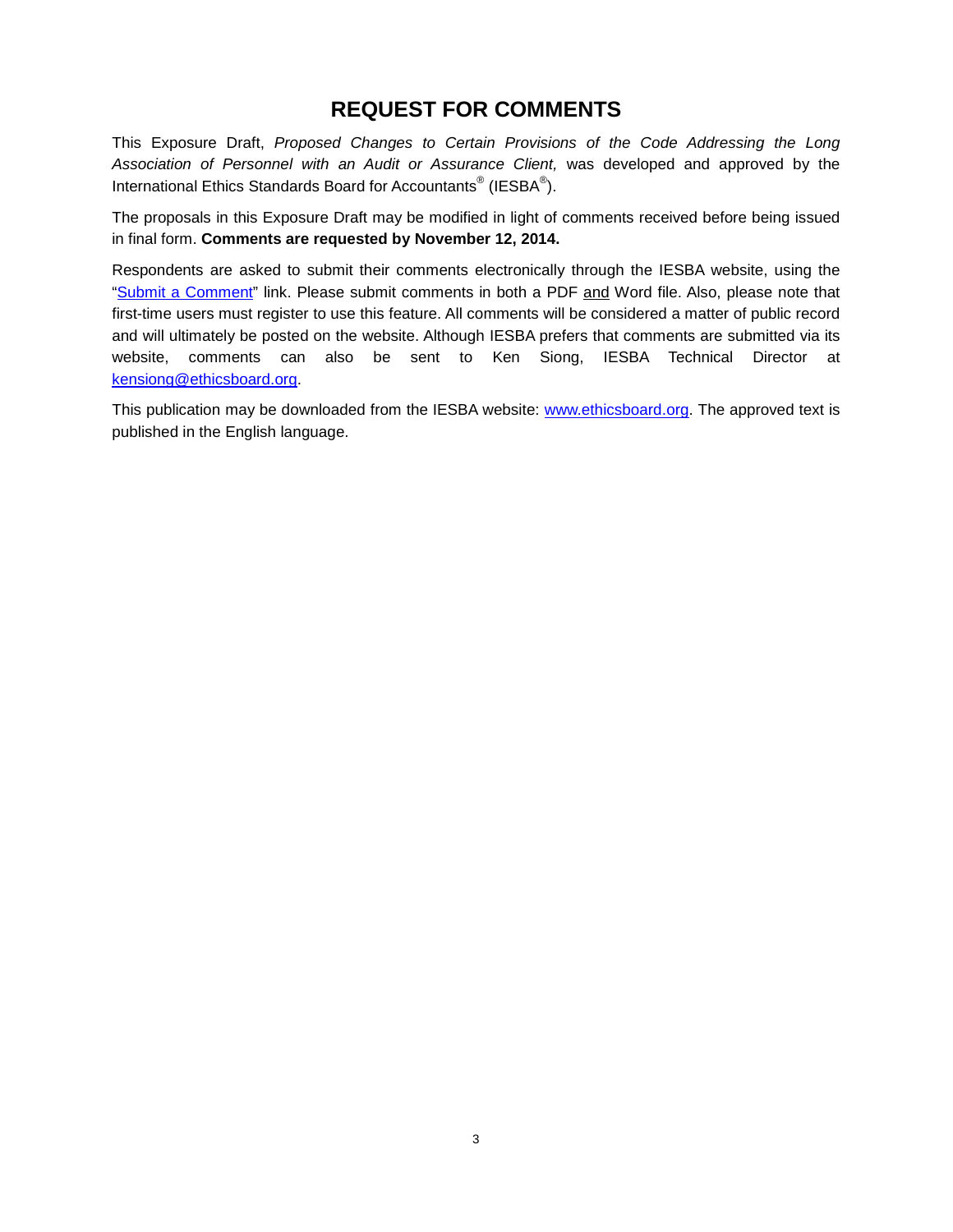## **CONTENTS**

|                                                            | Page |
|------------------------------------------------------------|------|
|                                                            | 5    |
|                                                            | 5    |
|                                                            | 5    |
|                                                            | 6    |
|                                                            | 7    |
|                                                            | 11   |
|                                                            | 13   |
| Obtaining the Concurrence of Those Charged with Governance | 13   |
|                                                            | 14   |
|                                                            | 15   |
|                                                            | 15   |
|                                                            | 15   |
| PROPOSED CHANGES TO THE CODE OF ETHICS FOR PROFESSIONAL    | 18   |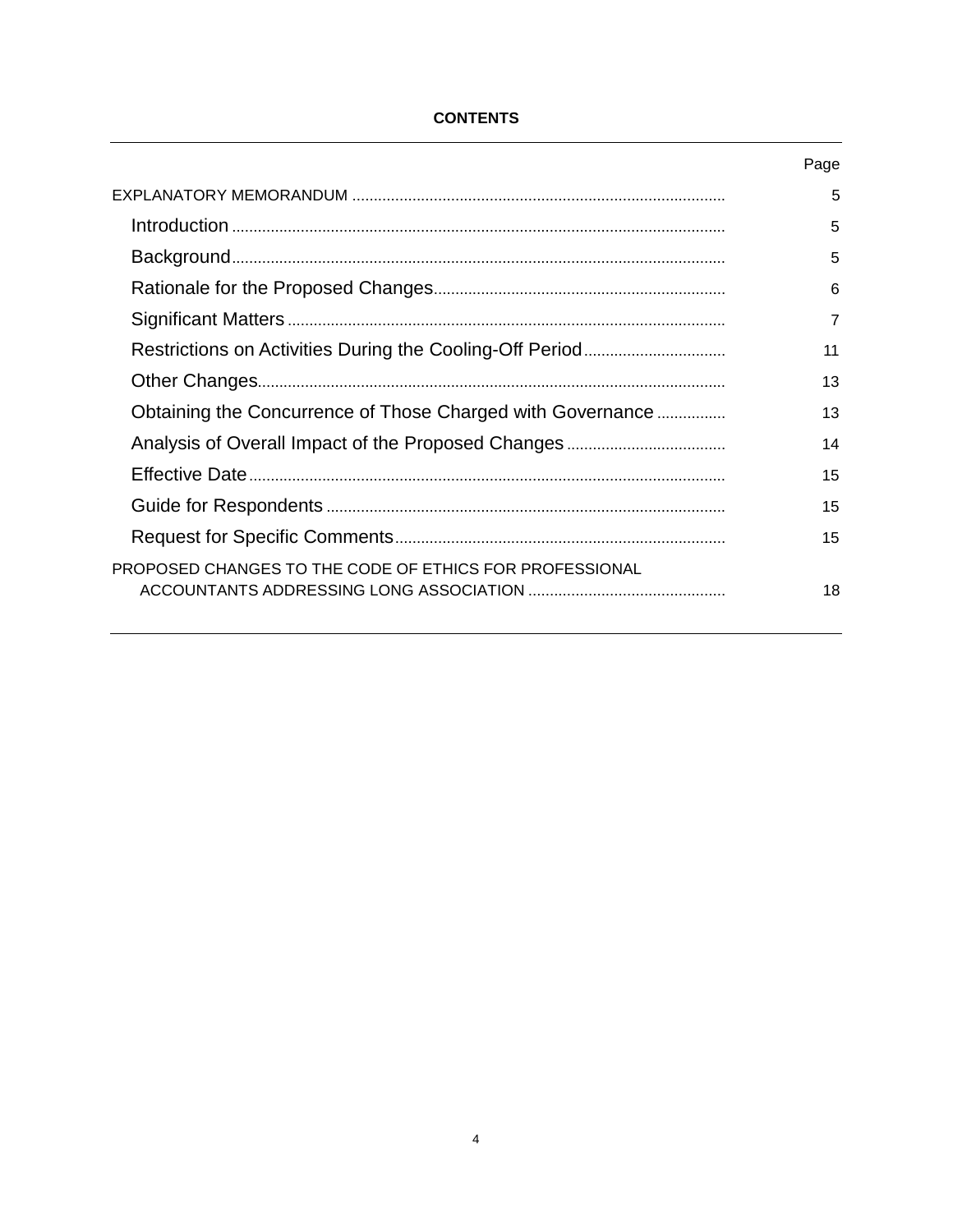# **EXPLANATORY MEMORANDUM**

# <span id="page-4-1"></span><span id="page-4-0"></span>**Introduction**

This memorandum provides background for, and an explanation of, the proposed changes to various paragraphs in the *Code of Ethics for Professional Accountants* (the Code) that address the threats to independence that may be created by using the same personnel on an audit engagement or assurance engagement over a long period of time (the long association provisions). The IESBA approved these proposed changes for exposure in July 2014.

The IESBA welcomes all comments on the proposed changes. In addition to general comments, the IESBA welcomes comments on the specific questions that are contained at the end of this memorandum.

Paragraph references have been extracted from the Code as set out in the *[2014 Handbook of the Code](https://www.ifac.org/publications-resources/2014-handbook-code-ethics-professional-accountants)  [of Ethics for Professional Accountants](https://www.ifac.org/publications-resources/2014-handbook-code-ethics-professional-accountants)* (which differ from the paragraph references in the 2013 Handbook).

# <span id="page-4-2"></span>**Background**

 $\overline{\phantom{a}}$ 

In the case of both audit and assurance engagements, it is in the public interest and required by the Code that members of audit and assurance teams and firms be independent, both of mind and in appearance, of their audit and assurance clients.<sup>[1](#page-4-3)</sup>

The Code provides that using the same personnel on an audit or assurance engagement over a long period of time may create familiarity and self-interest threats that may impact, or be seen to impact, an individual's independence.

The issues involved in evaluating the threats created by long association are complex and interwoven. With respect to audit engagements, the concern is that over a period of time a member of the audit team may become too familiar with the audit client, its personnel and their interests, including accounting and reporting issues, resulting in a loss of independence either of mind or in appearance. The IESBA recognizes that independence, objectivity and professional skepticism are critical to stakeholder confidence in the audit profession.

On the other hand, the cumulative knowledge and experience of an audit client's business, management and controls environment gained through familiarity with the audit client contribute positively to audit quality and evaluation and identification of audit risk areas.

The current partner rotation requirements in the Code are the result of amendments made to the Code by the IESBA in 2009, which were effective for the audit of financial statements for years beginning on or after December 15, 2011. Those changes extended partner rotation requirements from listed entities to all

<span id="page-4-3"></span>Independence of mind is the state of mind that permits the expression of a conclusion without being affected by influences that compromise professional judgment, thereby allowing an individual to act with integrity and exercise objectivity and professional skepticism.

**Independence in appearance** is the avoidance of facts and circumstances that are so significant that a reasonable and informed third party would be likely to conclude, weighing all the specific facts and circumstances, that a firm's, or a member of the audit team's, integrity, objectivity or professional skepticism has been compromised.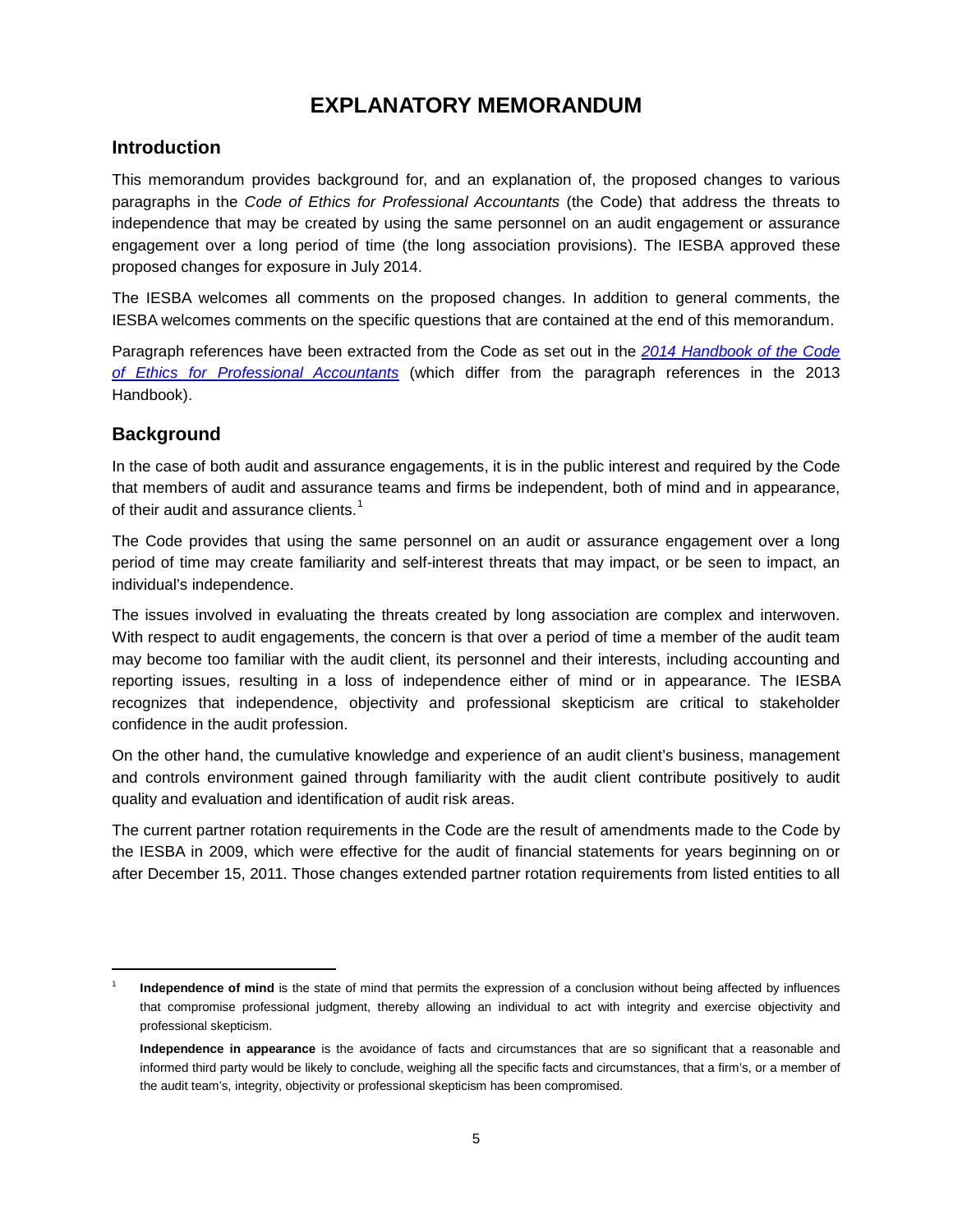public interest entities (PIEs), and also extended the partner rotation requirements to all key audit partners.<sup>[2](#page-5-1)</sup>

The IESBA concluded at the time of these amendments that these provisions struck the right balance between addressing the familiarity and self-interest threats to independence created by long association and the need to maintain relevant knowledge and experience to support audit quality.

However, a concern has been raised by a number of stakeholders on the continued robustness of the Code to address threats to independence arising from long association, particularly with respect to the audit of a client that is a PIE. This is because, under the Code, an individual can serve as a key audit partner (KAP) for up to 14 out of a total of 16 consecutive years, assuming the KAP returned to the audit engagement after the cooling-off period was completed.

The IESBA concluded it was important, and in the public interest, to consider whether the provisions as a whole remain appropriate for addressing the threats created by long association to ensure independence, both of mind and in appearance, of audit clients. In December 2012, the IESBA added a new project to its work program to consider the long association provisions in the Code. In addressing the issue as it relates to audit clients, the IESBA also took the opportunity to review the provisions related to other assurance clients.

The IESBA undertook extensive research, including a benchmarking exercise of jurisdictional requirements and various meetings with stakeholders, in order to understand the variety of views on this complex issue. It also sought views on the current provisions through an e-survey of stakeholders including standard setters, audit committees, regulators and professional accountants, which yielded over 400 responses.

Following detailed consideration of the issues and the existing provisions, the IESBA is now proposing the changes set out in this Exposure Draft.

# <span id="page-5-0"></span>**Rationale for the Proposed Changes**

 $\overline{\phantom{a}}$ 

The IESBA recognizes that the issues are finely balanced and that any change must be seen by stakeholders as being substantive and made on a sound and defendable basis, while balanced against the cost and complexity of implementation and the likely benefits.

The IESBA has carefully considered stakeholder concerns which support a strengthening of the long association provisions. In doing so, it has kept in mind that the goal is to promote and enhance audit quality, objectivity and professional skepticism while addressing perceptions regarding related threats to independence.

In order to find the right balance for dealing with these concerns, the IESBA has taken into account the potential implementation costs, including the added complexity of overlaying the proposals with local jurisdictional rules. It has also listened to concerns regarding the effects of the proposed amendments on the availability of resources, and on the small and medium practices (SMP) community.

<span id="page-5-1"></span><sup>2</sup> The Code defines a **key audit partner** as: "The engagement partner, the individual responsible for the engagement quality control review, and other audit partners, if any, on the engagement team who make key decisions or judgments on significant matters with respect to the audit of the financial statements on which the firm will express an opinion. Depending upon the circumstances and the role of the individuals on the audit, "other audit partners" may include, for example, audit partners responsible for significant subsidiaries or divisions."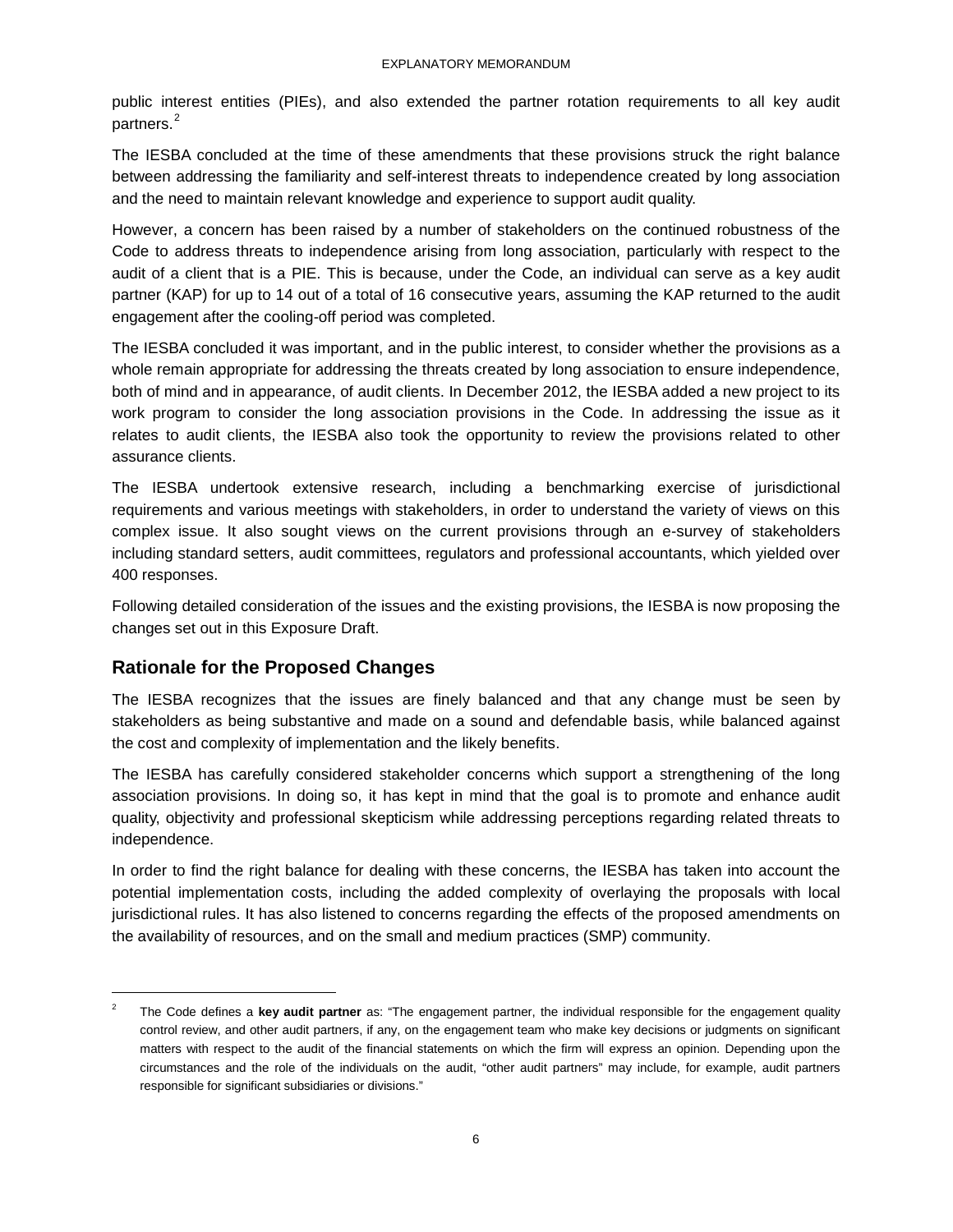The IESBA recognizes that concerns raised by stakeholders about the appearance of independence, the public interest, and continued confidence and trust in the independence of the audit process are an important rationale for supporting the changes proposed in this Exposure Draft. In addition, the IESBA considered that changes should be made to ensure that:

- The Code provides a reasonable and robust response to regulatory changes being implemented to regulate the independence of audit firms in some parts of the world, specifically mandatory tendering and audit firm rotation. While outside the scope of this project, these developments may indicate a lack of confidence by some stakeholders in partner rotation as an alternative to address threats to independence arising from long association with an audit client;
- The threats created by the long association of personnel are appropriately addressed on all audit and assurance engagements;
- Appropriate guidance is provided on the factors that should be considered when evaluating the threats, including recognizing that where rotation of personnel is regarded as a necessary safeguard that an appropriate cooling-off period should follow;
- An outgoing engagement partner is not able to influence the incoming engagement partner so that a "fresh look" is brought to the engagement; and
- Where exceptions to the rotation requirements are permitted by the Code, there is transparency regarding the application of the provisions, and those charged with governance (TCWG) are consulted about, and concur with, the exception.

Accordingly, the proposed changes broadly cover the following areas:

- Strengthening the general provisions that apply to all audits and assurance engagements with respect to the threats created by long association;
- Increasing the mandatory "cooling-off" period for the engagement partner on the audit of an entity that is a PIE;
- Strengthening the restrictions on the type of activities that can be undertaken with respect to the audit client and audit engagement by a former KAP during the cooling-off period; and
- Ensuring the concurrence of TCWG with respect to the application of extant paragraphs 290.150 and 290.152.

# <span id="page-6-0"></span>**Significant Matters**

## **Strengthening the General Provisions**

The general provisions in paragraph 290.148 currently contain a brief outline of principles that apply to all audit clients when evaluating the significance of the threats created by using the same senior personnel on an audit engagement for a long period of time. These provisions are then supplemented by specific rotation requirements that apply to KAPs on the audits of PIEs in paragraph 290.149 onwards.

On review of the benchmarking, survey feedback and through discussion with stakeholders, the IESBA agreed that the general provisions could be enhanced so as to establish a more robust framework applicable to all audit clients, and provide more useful guidance for identifying and evaluating threats to independence created by long association and applying appropriate safeguards.

The proposed changes to paragraph 290.148 include: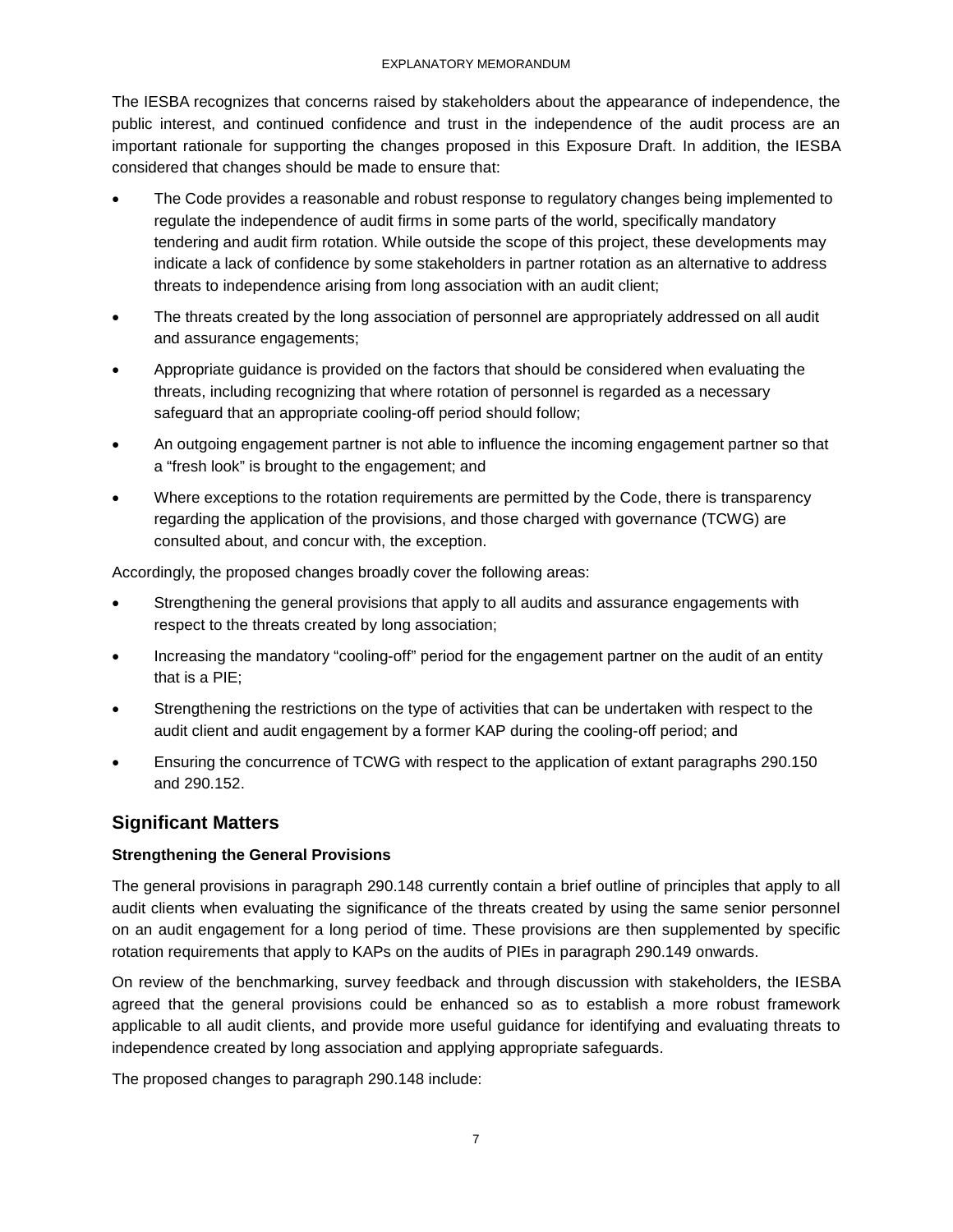- Providing more guidance regarding the threats which may be created by long association, including:
	- Recognizing that familiarity and self-interest threats to independence may impact an individual's objectivity and professional skepticism;
	- Recognizing that an understanding of the audit client and its environment is fundamental to audit quality;
	- Explaining separately how familiarity and self-interest threats may be created;
	- Providing additional factors that should be considered, individually or in combination, when evaluating the significance of the potential threat, and which may relate to the individual or the audit client.
	- Recognizing that the combination of two or more factors may increase or reduce the significance of the threats created.
- Providing an additional safeguard of considering changing the individual's role on the audit, for example if the familiarity threat relates to association with audit client management.
- Establishing a requirement that, if a firm decides rotation of an individual on the audit team is a necessary safeguard, the firm determines an appropriate period during which the individual shall not participate in the audit engagement or exert direct influence on the outcome of the audit engagement.

The IESBA recognized concerns that any member of the audit team, not just senior personnel, could be associated with the audit client long enough to create threats to independence, depending on the nature of the roles they perform. The IESBA, therefore, agreed that the general provisions should apply to evaluating the potential threats created with respect to all individuals on the audit team on all audit engagements. The IESBA proposes replacing references to "senior personnel" with "personnel".

The IESBA has proposed substantially conforming changes to the long association provisions for assurance engagements contained in paragraph 291.137. In addressing the issue as it relates to assurance clients, the IESBA has taken into account the difference between audit engagements and other assurance engagements; the latter often being of a shorter duration and/or not recurring. The IESBA has proposed limiting the application of the provisions to assurance engagements "of a recurring nature" and adding that the nature of the assurance engagement is a factor to take into account when evaluating the significance of any threats created.

#### **The Rotation Requirements for KAPs on the Audits of PIEs**

In essence, the objective of the partner rotation requirements is to ensure a "fresh look" is brought to the audit engagement. Paragraphs 290.149 to 290.153 provide that in respect of an audit of a PIE, an individual shall not be a KAP for more than seven years (the time-on period) and after such time shall not be a member of the engagement team or a KAP for the client for two years (the cooling-off period).

In addition, many jurisdictions have additional or different requirements relating to audit partner rotation on listed entity or other PIE audit engagements.

The main concern raised by a number of stakeholders was that the risk of familiarity threat, including independence in appearance, increases with the length of time an individual serves as a KAP. Under the Code, this could potentially be 14 out of a total of 16 consecutive years, assuming the KAP returned to the audit engagement after the cooling-off period was completed.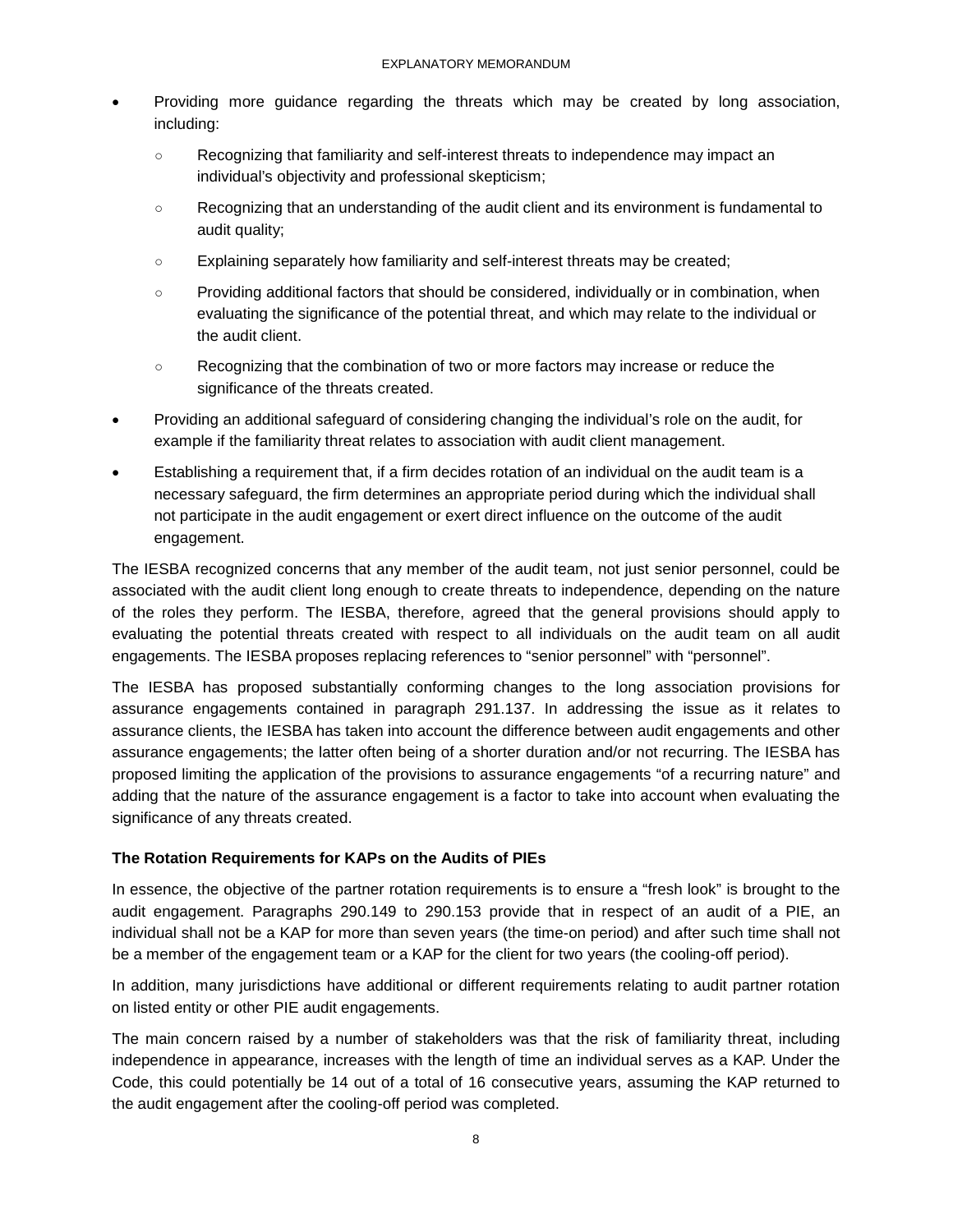In evaluating these concerns the IESBA reconsidered the current provisions, specifically with respect to the length of the time-on and the cooling-off periods, the types of entities and partners subject to the rotation requirements and the activities that may be undertaken by a partner during the cooling-off period.

#### *Length of Time-On Period*

The IESBA considered whether there were any factors that would support a reduction in the seven-year time-on period, in order to help address the concerns about independence in appearance.

The IESBA considered that a number of larger jurisdictions have restricted the time-on period to five years for the engagement partner and the individual responsible for the engagement quality control review (EQCR) on the audits of listed companies. The International Organization of Securities Commissions (IOSCO) had also indicated that the IESBA should review the time-on period "given the shorter regulatory requirement in many jurisdictions. A five year rotation period would ensure that a fresh mind is brought to the audit more frequently and reduce any familiarity threat."

The benchmarking undertaken by the IESBA showed that time-on periods that currently exist vary from jurisdiction to jurisdiction, but that the majority apply a seven-year time-on period in line with the Code. In addition, a few regulators (e.g. in Australia, the UK and Canada) have chosen to increase the time-on period in their jurisdictions from five to seven years in certain circumstances on the grounds of preserving audit quality. The IESBA previously reviewed the length of the time-on period in 2009 and concluded that the time-on period should not be shortened.

The IESBA considered some stakeholders' feedback that a time-on period of less than seven years may be seen as too short given the need for continuity with, and experience and knowledge of, the client to support audit quality. In addition, the increase in frequency of rotation is accompanied by an increase in costs and disruptions to companies. Such increased frequency of rotation is not likely to bring about meaningful incremental benefits, if at all, to audit quality or to the confidence in the independence of the auditor.

On balance, the IESBA considers that a seven year time-on period continues to be appropriate for KAPs with respect to the audit of a PIE, as that period of time seems to provide the right balance between addressing the familiarity and self-interest threats to independence created by long association and the need to maintain relevant knowledge and experience to support audit quality.

## *Length of Cooling-Off Period*

As noted above, in addition to reducing or eliminating the familiarity threat, an objective of the partner rotation requirements is to ensure a fresh look on the audit engagement. Therefore, the IESBA considered the principle that when a partner is required to rotate off an audit engagement, the individual should be required to be away from the audit long enough for the incoming partner to bring a fresh look to the audit. The IESBA also considered the principle that during the "cooling-off" period, the outgoing partner should not exert direct influence over the engagement team or the outcome of the audit.

Based on stakeholder feedback that the current two-year cooling-off period might be too short to provide for an effective fresh look and to truly remove the influence of the outgoing partner, the IESBA agreed that it should consider lengthening the cooling-off period. Recognizing that the time-on period would remain at seven years, the IESBA considered options.

The European Union has recently amended its audit partner rotation rules to require a three-year coolingoff period, after a seven-year time-on period, for KAPs on the audits of PIEs. On one hand, increasing the cooling-off period to three years for all KAPs may be seen as doing little to address the concerns noted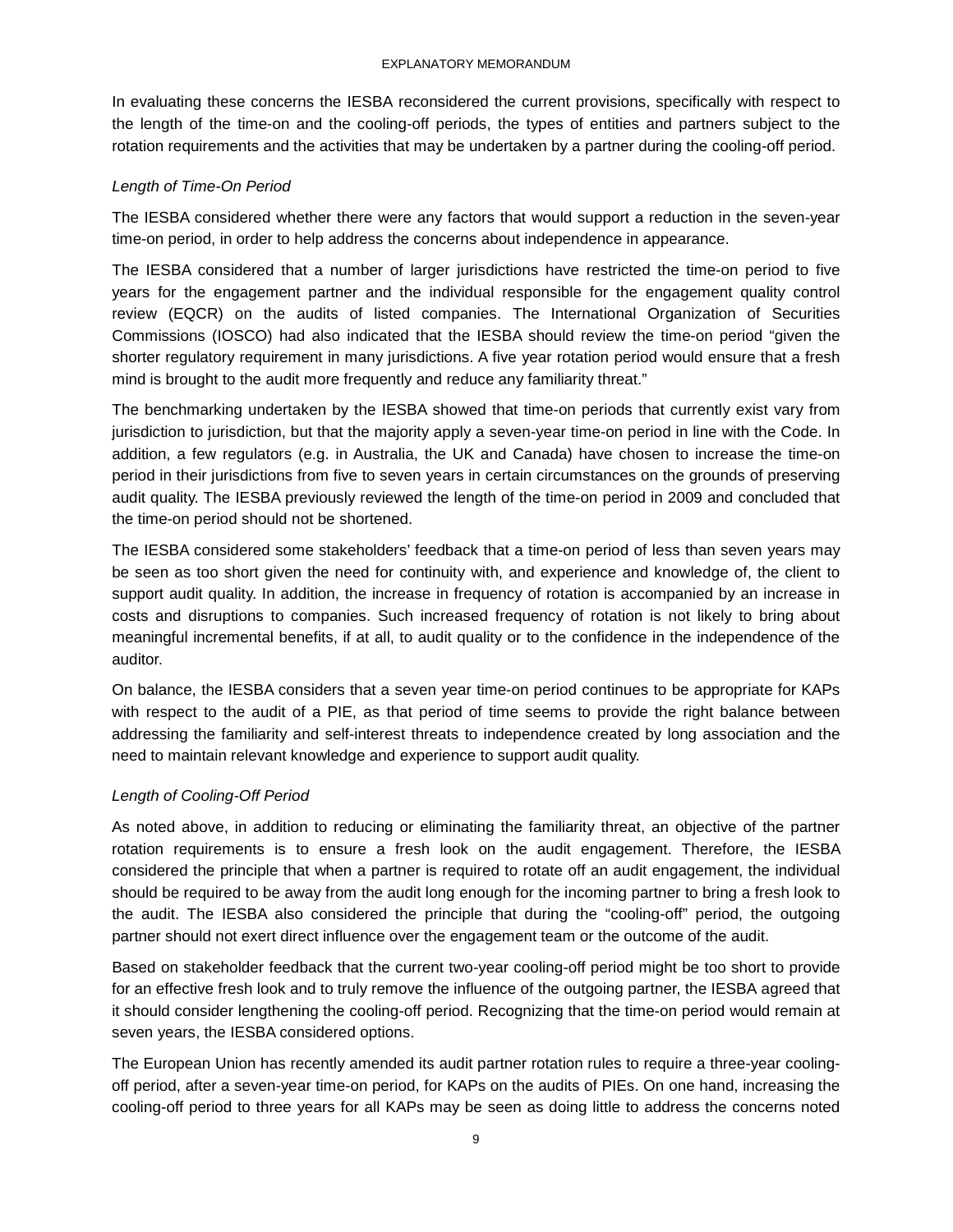#### EXPLANATORY MEMORANDUM

above, as an individual could potentially be a KAP on the audit of a PIE for 14 out of 17 years. Conversely, a three-year cooling-off period would ensure that the KAP is actually away from the audit for at least two full audit cycles, given that the partner might engage in certain activities after rotating off the engagement, such as transitioning activities, that continued their contact with the audit client or audit team.

The IESBA also considered a five-year cooling-off period, which is the approach in some large jurisdictions. For example, the U.S., the UK and Canada require a five-year cooling-off period for the lead engagement partner and the EQCR on a listed company audit, and a two-year cooling-off period for other audit partners.

On balance, the IESBA considered that if the cooling-off period were to be extended, then five years was a preferred option. Three years was not seen as making any significant difference and four years was not a cooling-off period used in many jurisdictions and would lead to greater implementation challenges.

## *Applicability – Listed Companies or PIEs?*

The IESBA also noted that the majority of jurisdictions that have longer cooling-off periods than the Code, have them often only in respect of the engagement partner and the EQCR for the audits of listed companies. The Code's requirements are much broader, as they apply to all KAPs for all audits of PIEs.

In considering the potential impact of any proposed changes, the IESBA considered whether to make any distinction between the requirements for the audits of listed companies and other PIEs, given the greater regulatory oversight associated with listed companies. The IESBA concluded that there was little justification for making any distinction between listed companies and other PIEs as they are all entities of public interest and are treated in the same way in the Code.

## *Which KAPs Should be Subject to a Longer Cooling-Off Period?*

The IESBA then considered the possibility of having different cooling-off periods for different types of KAPs. The feedback from the survey and from other consultation showed that stakeholders support the premise that the significance of any threat created very much depends on the role of the individual. The role of the individual in turn impacts the significance of the familiarity and self-interest threats that can be created.

The IESBA noted that most jurisdictions apply a two-year cooling-off period for KAPs who are not the engagement partner. The IESBA considered that KAPs who are not the engagement partner will generally have a lesser ability to influence the audit and for that reason are generally subject to less strict rotation requirements in most jurisdictions. For example, an audit partner responsible for a significant subsidiary who is deemed to be a KAP for the group audit will not have the same relationship or contact with group management as would the engagement partner. Therefore, the extent to which familiarity and self-interest threats arise from long association is lesser, in the context of a group audit, for other KAPs.

The IESBA also considered some stakeholder feedback that the longer cooling-off period should apply to the EQCR, as the EQCR plays an important role in an audit. While the IESBA agrees that the role of the EQCR is important, it concluded that the nature of the EQCR role gives rise to different threats to independence. The EQCR does not participate in the engagement or make decisions for the engagement team. In practice, the EQCR does not meet the client. The work of the EQCR is akin to an independent internal quality control process. Furthermore, any consultation between the engagement partner and the EQCR (e.g. on matters of judgment) is not intended to be so significant that the EQCR's objectivity is compromised.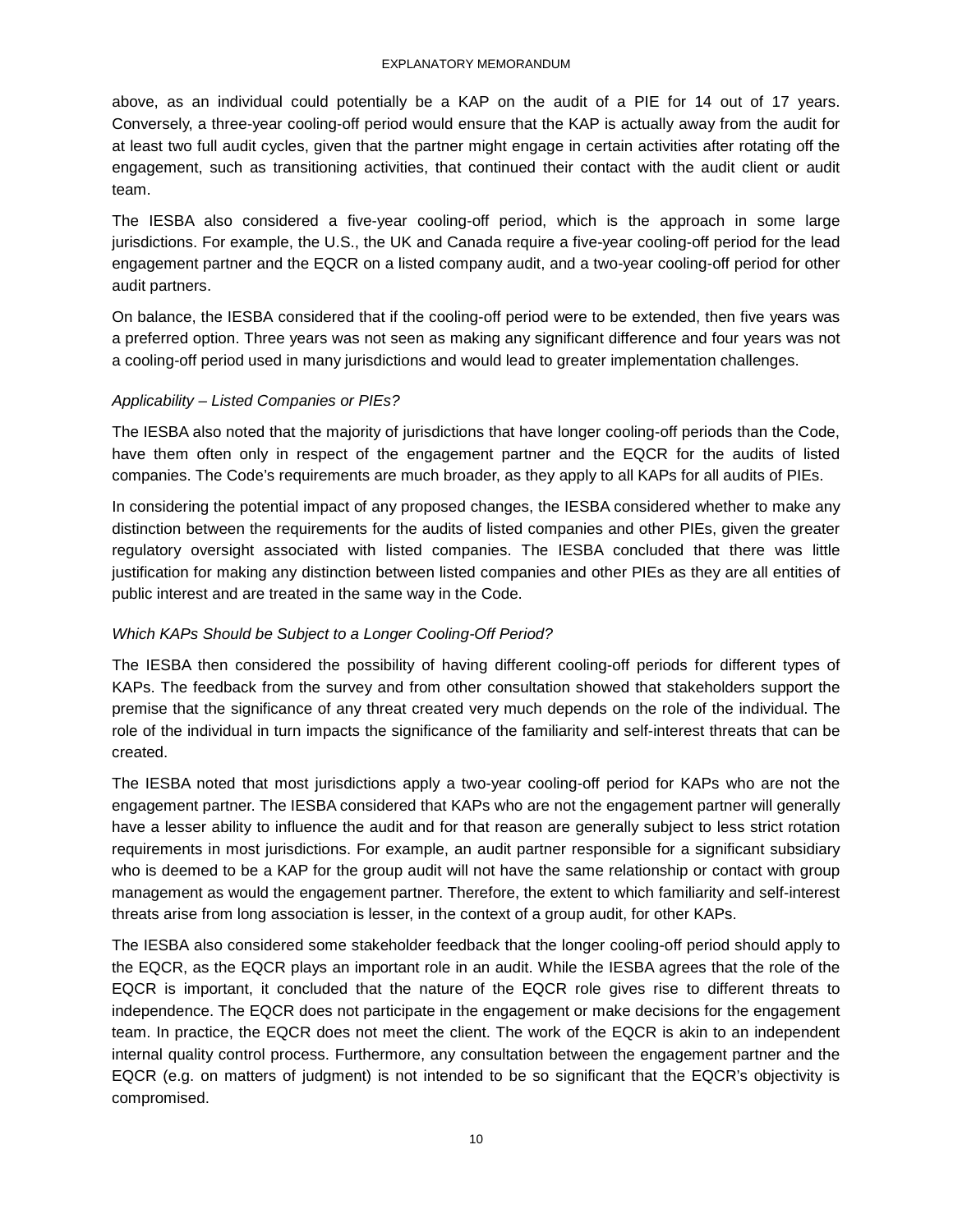On balance, the IESBA concluded that the significance of the familiarity threats created by the long association of the EQCR with the audit client is less than that created by the engagement partner's, both in fact and appearance.

The engagement partner is the individual in the firm who is responsible for the engagement and its performance and who has most influence on the outcome of the audit. It is the engagement partner who should therefore be required to be removed from the audit client and audit engagement for a longer period of time to provide sufficient time for a fresh look. The IESBA concluded that if the cooling-off period were to be extended it should be extended with respect to the engagement partner only.

The IESBA is therefore proposing to increase the mandatory cooling-off period from two years to five years for the engagement partner on the audit of an entity that is a PIE. All other KAPs, including the EQCR, would continue to be required to cool-off for two years.

#### *Engagement Partner for Only Part of the Seven-Year Time-on Period*

The IESBA considered whether a two- or five-year cooling-off period should apply if the individual has served as the engagement partner for only a part of the seven-year time-on period and has served in another KAP role for the remainder of the seven years. In considering solutions, the IESBA considered how some jurisdictions have dealt with having different cooling-off periods for engagement partners.

The IESBA noted jurisdictions which take into account the time served as the engagement partner or EQCR consecutively or in aggregation. The IESBA concluded that if an individual were only required to rotate off for an extended period once he or she had served as the engagement partner for a total of seven years in aggregate, this would be complex to apply and lead to unintended consequences.

The IESBA also considered, but rejected as too complex, the option of placing a minimum number of years that would need to be served as engagement partner within the seven-year time-on period for a five-year cooling-off period to apply.

The IESBA then considered requiring a five-year cooling-off for the engagement partner after any time served as the engagement partner during a seven-year period, irrespective of the total length of time served as an engagement partner.

While this could be viewed as excessive, given the rationale for not proposing to extend the cooling-off period with respect to other KAP roles, this model is easier to apply as an individual would be required to cool off for five years once the maximum of seven years' service as a KAP has been reached even if they have only served one year as the engagement partner. For this reason, the IESBA is proposing that a KAP who at any time during the seven-year period served as an engagement partner be required to cool off for a period of five years.

# <span id="page-10-0"></span>**Restrictions on Activities During the Cooling-Off Period**

An objective of the cooling-off period is ensuring that the outgoing partner cannot influence the incoming partner or the ongoing audit during that period. The IESBA concluded that the outgoing partner should be restricted from engaging in activities with respect to the audit client, such that he or she has limited contact with client management or the engagement team after rotating off the engagement.

The Code currently provides that during the cooling-off period the individual is prohibited from participating in the audit, providing quality control, consulting with the engagement team or the client regarding technical or industry-specific issues, transactions or events. The IESBA agrees with feedback that it would be useful to clarify the extent to which the rotated KAP could answer questions during the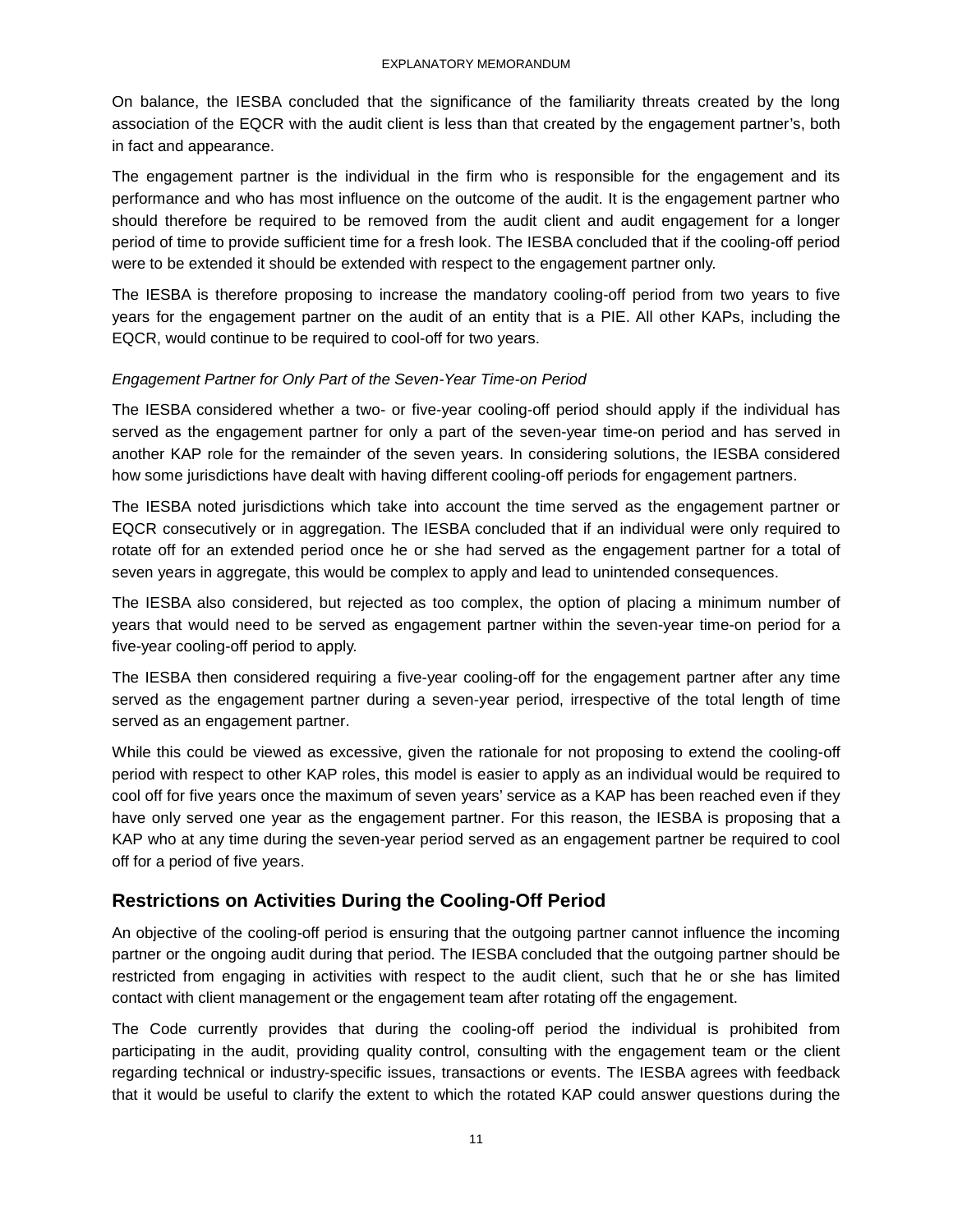cooling-off period with respect to the prior year's audit. The IESBA considers that it would be detrimental to audit quality not to allow such consultation to occur and therefore is proposing that discussions with the engagement team be permitted, provided they are limited to work undertaken or conclusions reached in the previous year and where such information remains relevant to the current audit. This would allow an appropriate balance to be struck between facilitating the partner transition and bringing a fresh look to the audit.

The IESBA considered the impact of the five-year cooling-off period for the engagement partner when combined with stricter restrictions on the nature of the activities that the engagement partner could undertake during that period. The IESBA took into account the need to balance the proposals with potential implementation challenges such as placing limitations on specialist resources and having competent resources available in the interests of audit quality. For example, the current engagement partner may need to consult the rotated engagement partner, who happens to be the specialist on a particular issue.

On balance, the IESBA concluded that the rotated engagement partner could be allowed to undertake a limited role after two years had elapsed, as the self-interest and familiarity threats would have diminished after two years of having limited contact with the engagement team and audit client. This would strike the right balance between addressing threats to independence and enabling potentially limited resources and technical skills to be made available to safeguard audit quality.

The IESBA is, therefore, proposing that an engagement partner who has been rotated off could, after two of the five years have elapsed, provide consultation to the engagement team or client if that partner is, or becomes, an individual whose responsibility it is to be consulted within the firm on a technical or industryspecific issue. This is on the condition that the consultation is in respect of issues, transactions or events that were not previously considered by the individual while they were the engagement partner.

The IESBA also agreed with concerns that the restrictions should be broader to take into account activities beyond involvement in the audit engagement which could still influence the outcome of the audit or would be contrary to reducing the self-interest and familiarity threats. In particular, the IESBA considered the concerns of many stakeholders that contact between the rotated individual and the audit client during the cooling-off period should be very limited and that the rotated individual should not be in a position where he or she would be, or perceived to be, able to directly influence the outcome of the audit.

The IESBA concluded that it would be impractical to bar all contact between the rotated individual and the audit team and the client during the cooling-off period. There could be many situations where some form of contact could potentially occur, for example, at social occasions. It was also considered unnecessary to ban all contact, as the objective is to reduce familiarity threats and prevent the individual from being able to continue directly influencing the audit or the new KAP.

In this respect, the IESBA proposes that during the cooling-off period the rotated partner shall not:

- Be responsible for leading or coordinating the firm's professional services to the audit client or overseeing the firm's relationship with the audit client (sometimes referred to as the "relationship partner"); or
- Undertake any other role, including the provision of non-assurance services, that would result in:
	- Significant or frequent interaction with senior management or TCWG; or
	- An ability to exert direct influence on the outcome of the audit engagement.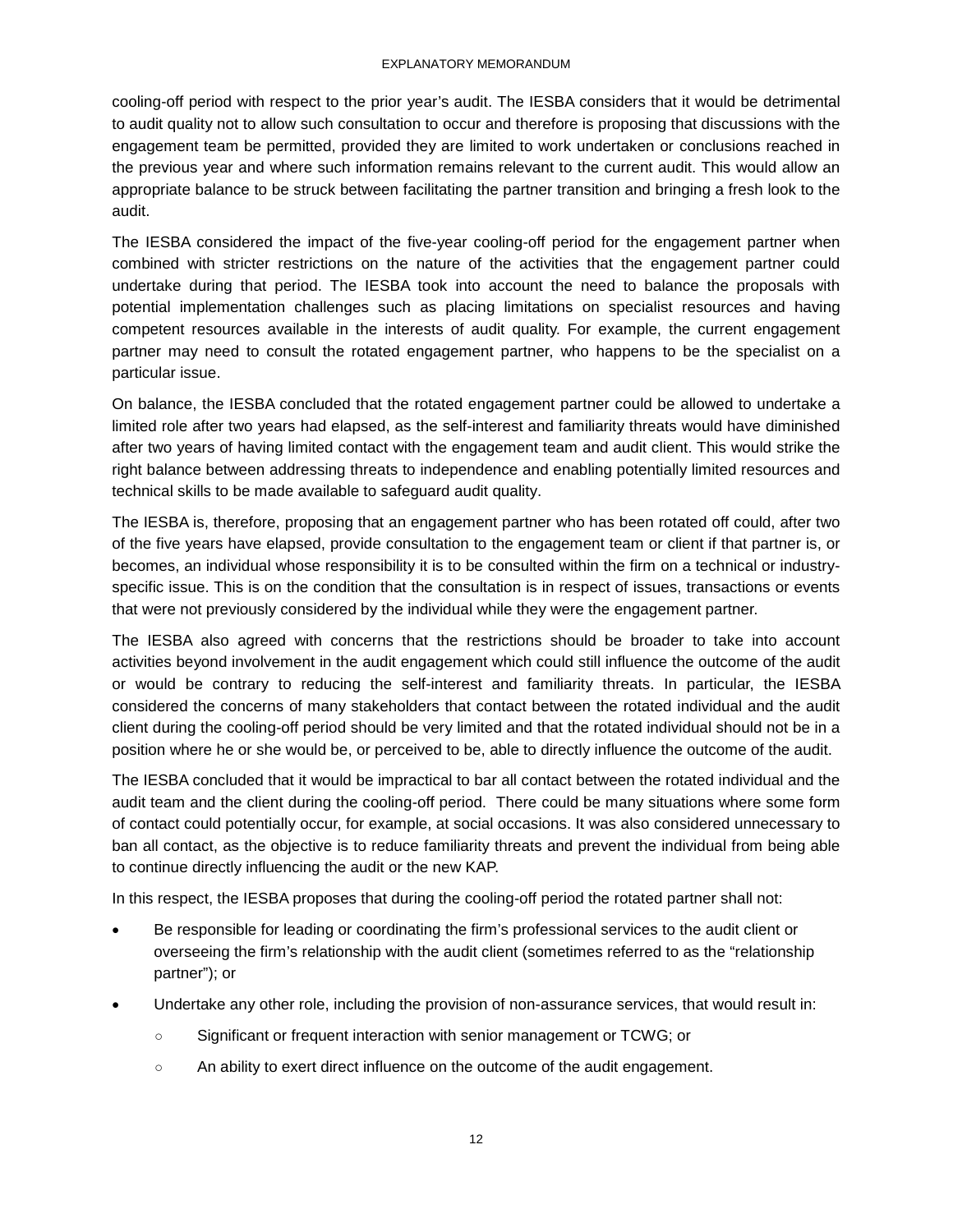Finally, the IESBA considered that the current definition of "audit team" in the Code includes individuals in certain leadership roles within the firm who are considered to be able to directly influence the outcome of the audit engagement. This may unintentionally imply that a partner would be restricted from taking on leadership roles in his or her firm during the cooling-off period, given that an individual cannot undertake a role during the cooling-off period in which he or she would exert direct influence on the outcome of the audit engagement. This is not the intention of the IESBA; therefore it proposes to add that the provisions are not intended to prevent an individual from assuming a leadership role in the firm, such as that of Senior or Managing Partner.

# <span id="page-12-0"></span>**Other Changes**

The structure of the extant Code may imply that it is always acceptable for a KAP to serve the maximum seven-year time-on period without reference to any other factors or safeguards. The IESBA has proposed a new paragraph 290.150C which sets out that it may not always be appropriate for an individual who is a KAP to continue in that role, even if they have not completed seven years on the audit engagement as a KAP. The objective of the proposed paragraph is to ensure that the significance of any threats is evaluated in accordance with the general provisions.

Similarly, the IESBA proposes a new paragraph 290.150D providing that consideration be given to threats created by the long association of members of the audit team other than KAPs, in an effort to remind users that the principles in the general framework must be taken into account in addition to the specific requirements for KAPs on the audits of PIEs.

<span id="page-12-1"></span>Extant paragraph 290.151 has been deleted as these provisions are now contained elsewhere.

# **Obtaining the Concurrence of Those Charged with Governance**

The IESBA considered whether there would be benefit in providing further guidance on improving communication between the auditor and TCWG on issues relating to the threats created by long association. In this respect, the IESBA considered whether TCWG should be involved or have any decision-making role with respect to rotation decisions. The majority of stakeholders consulted were of the view that TCWG should not be involved in the rotation decision, and that it is the responsibility of the auditor to make decisions relating to rotation in order to maintain independence. Furthermore, TCWG in any case has the option to change the auditor or retender the audit engagement.

The IESBA agrees with these views and also acknowledged that the Code already encourages regular communication between the auditor and TCWG on matters thought to bear on independence. Based on its consultation with stakeholders, the IESBA believes that in practice communication regarding rotation generally already takes place between the auditor and TCWG. The IESBA therefore concluded that additional provisions in this respect were not required.

The IESBA then considered whether it would be appropriate for the auditor to communicate with TCWG with respect to the application of the provisions that allow the audit firm to depart from the application of the rotation requirements. These provisions, contained in paragraphs 290.150, 290.152 and 290.153, allow limited relief in respect of the rotation requirements for various reasons.

The IESBA concluded that while the provisions remain appropriate, the audit firm should not be able to make a decision to extend the time-on period without the concurrence of TCWG or in accordance with an exemption provided by a regulator. How concurrence is obtained from TCWG should be left to the judgment of the audit firm.

Accordingly, the IESBA is proposing the following changes: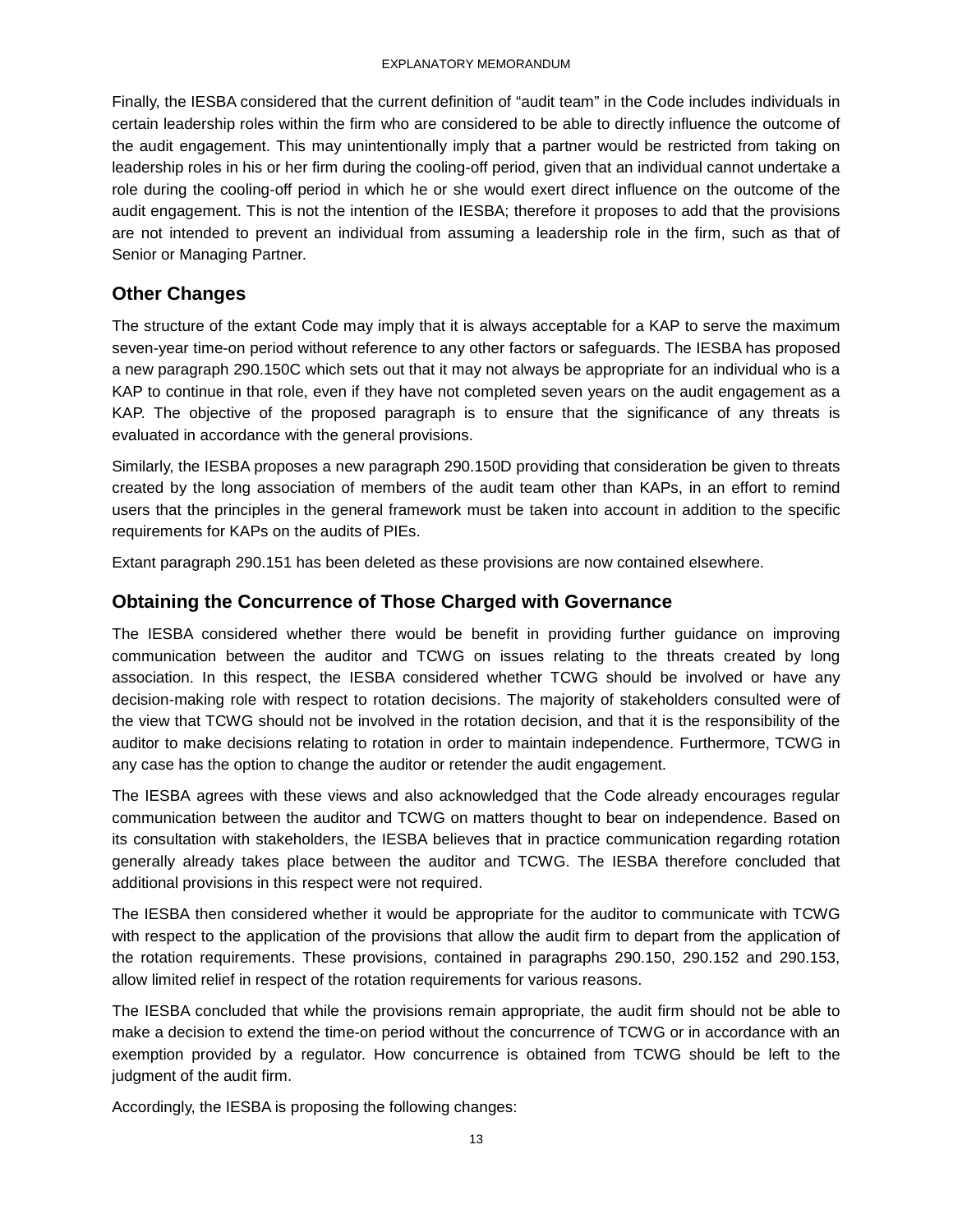- To amend paragraph 290.150 to provide that an additional year can be served due to unforeseen circumstances outside the firm's control only with the concurrence of TCWG. The IESBA also proposes requiring the firm to discuss with TCWG the reasons why the planned rotation cannot take place and the safeguards that will be applied.
- To amend paragraph 290.152 to provide that a partner may continue to serve as a KAP for a maximum of two additional years only with the concurrence of TCWG.

The IESBA is not proposing to make any changes to paragraph 290.153 as an individual may only remain a KAP for more than seven years in accordance with this paragraph if a regulator has provided an exemption in the relevant jurisdiction.

# <span id="page-13-0"></span>**Analysis of Overall Impact of the Proposed Changes**

Throughout its consideration of the complex issues involved in the long association provisions, the IESBA has at all times kept in mind its goal of promoting and enhancing audit quality, promoting objectivity and professional skepticism and addressing perceptions regarding related threats to independence. It has sought to find the right balance bearing in mind potential implementation costs.

## **General Provisions**

The IESBA considers that its enhancements to the general provisions will improve audit quality and generally enhance confidence in auditing. It will also have positive impacts for clients and investors. In addition, it has significantly clarified for auditors their general obligations and the considerations that they should make when approaching audit work.

## **Length of Cooling-Off period**

The IESBA considers that increasing the cooling-off period for engagement partners will have a positive impact on audit quality as it will reduce the familiarity and self-interest threat for engagement partners and address perception concerns expressed by stakeholders regarding independence. It may well, however, have a negative impact on audit firms, particularly smaller audit firms which have fewer audit personnel available to them. The change in the cooling-off period for engagement partners is recognized by IESBA as being the change which overall will have the greatest impact. No other jurisdictions currently apply a seven/five year approach solely for the engagement partner and only three jurisdictions that participated in the benchmarking survey have a five-year cooling-off period.

# **Which KAPs Should be Subject to Longer Cooling-Off?**

By only proposing that engagement partners should be subject to a longer cooling-off period, the IESBA has sought to take a proportionate approach to the changes. This will lessen the impact of the changes for firms where specialist personnel are in short supply, particularly smaller firms. The IESBA recognizes, however, that the two-tier approach may cause complexity for firms as layering two-tier requirements for different roles over local legislation and standards makes the requirements difficult to apply. It also has a high compliance cost for audit firms which will have to maintain more extensive partner rotation plans to ensure appropriate succession planning.

## **Engagement Partner for Part of the Seven-Year Period**

Whilst this provision may be perceived as having a high impact on some engagement partners, it has been chosen as being the least complex option and one which will enhance the perception of stakeholders in the audit process.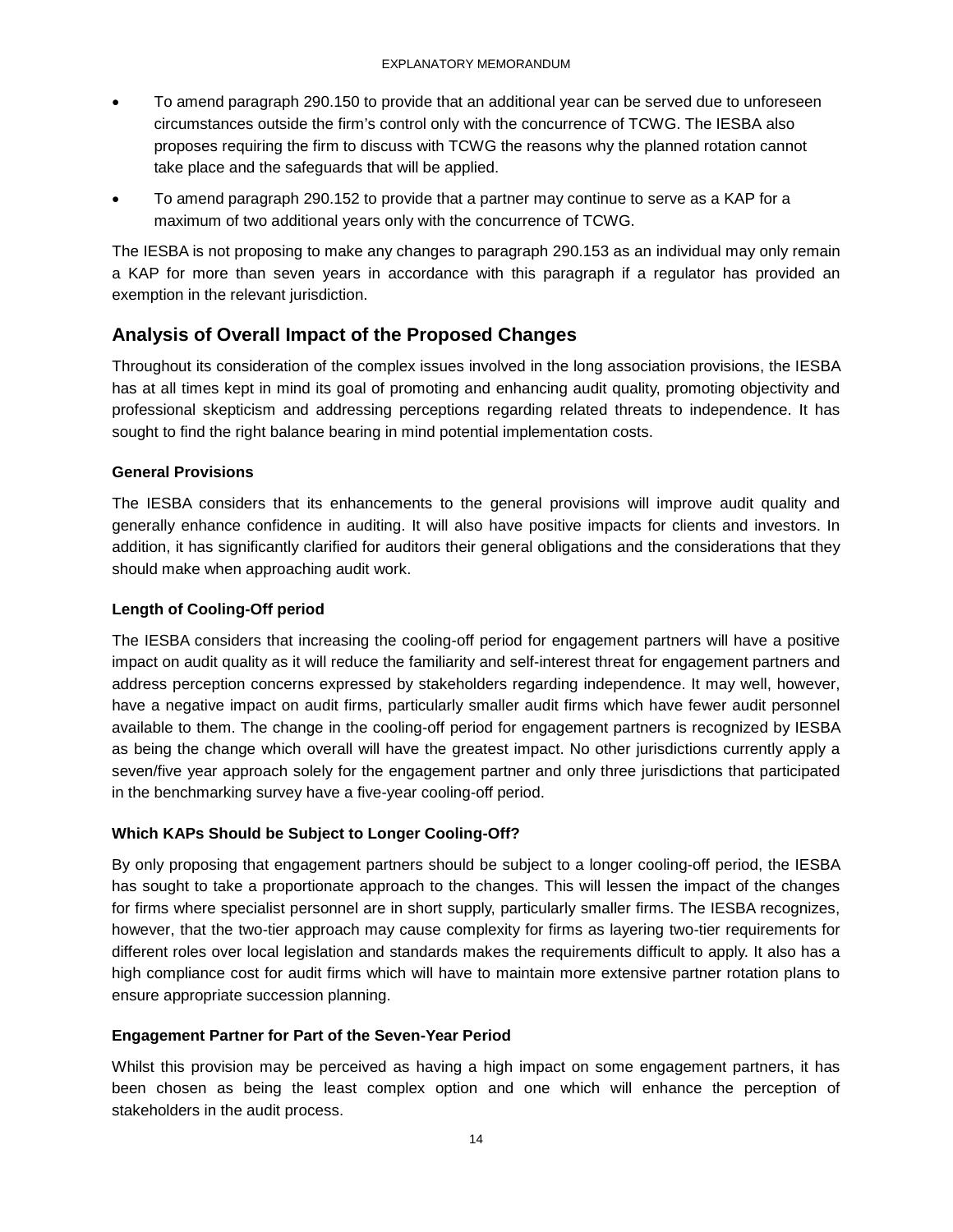## **Restrictions on Activities During the Cooling-Off Period**

The restrictions on activities may well have an overall adverse impact for firms. The IESBA believes, however, that this is outweighed by the anticipated improvement in the perception of independence from stakeholders as a whole, including investors and regulators.

#### **Obtaining Concurrence with TCWG**

The IESBA considers that this proposed change will have positive impacts for clients, investors and public confidence in that it creates a further check and balance on decision making within the audit process.

## <span id="page-14-0"></span>**Effective Date**

The IESBA proposes that the provisions in paragraphs 290.150A to 290.153 be effective for the audits of financial statements for years beginning on or after December 15, 2017.

The new provisions on scope of activities apply to all KAPs from the effective date. Accordingly, if a KAP is in the middle of a two-year cooling-off period when the provisions become effective, the old provisions will apply in the first year of cooling-off and the new provisions in the second.

## **Illustration for a Partner Who Has Served as a KAP**

*Years served and cooling-off (X represents the cooling-off period in the table below) for years ended December 31*

|                   | <b>Dec 15</b> | <b>Dec 16</b> | Dec 17 | Dec 18 | <b>Dec 19</b>             | <b>Dec 20</b> | <b>Dec 21</b> | <b>Dec 22</b> |
|-------------------|---------------|---------------|--------|--------|---------------------------|---------------|---------------|---------------|
| EP.               | 5             | 6             | 7      | X      | X                         | X             | X             | X             |
| EP                | 6             | 7             | X      | X      |                           |               |               |               |
| EP                | 7             | X             | X      |        |                           |               |               |               |
| Other KAPs        | 5             | 6             | 7      | X      | $\boldsymbol{\mathsf{X}}$ |               |               |               |
| Other KAPs        | 6             | 7             | X      | X      |                           |               |               |               |
| <b>Other KAPs</b> |               | X             | X      |        |                           |               |               |               |

## **Project Timetable**

Subject to comments received on exposure of the proposed changes, the IESBA intends to finalize the revisions to the Code in the first half of 2015.

# <span id="page-14-1"></span>**Guide for Respondents**

The IESBA welcomes comments on all matters addressed in the exposure draft. Comments are most helpful when they refer to specific paragraphs, include the reasons for the comments, and, where appropriate, make specific suggestions for any proposed changes to wording. When a respondent agrees with proposals in this exposure draft (especially those calling for change in current practice), it will be helpful for the IESBA to be made aware of this view.

# <span id="page-14-2"></span>**Request for Specific Comments**

The IESBA would welcome views on the following specific questions: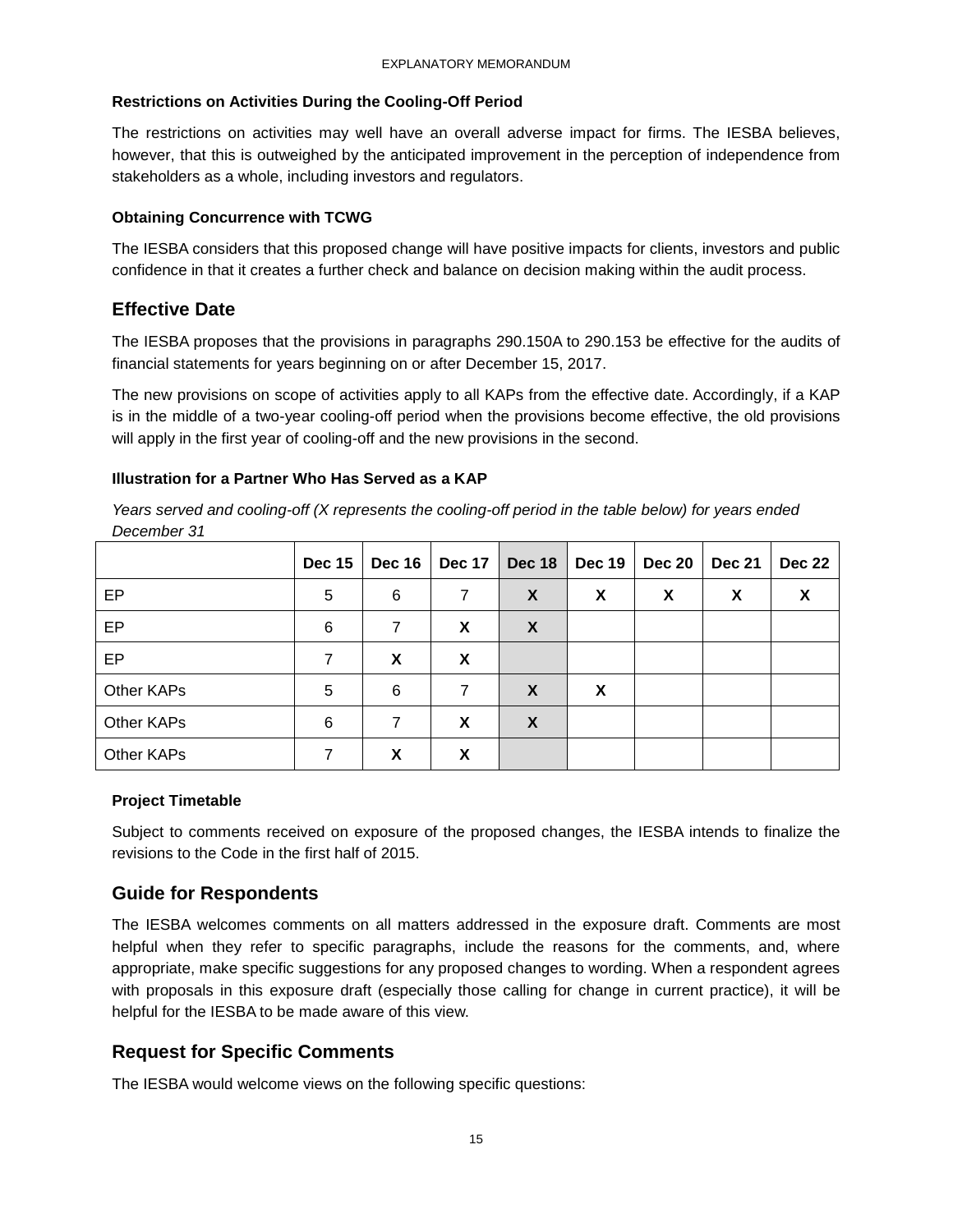#### **General Provisions**

- 1. Do the proposed enhancements to the general provisions in paragraph 290.148 provide more useful guidance for identifying and evaluating familiarity and self-interest threats created by long association? Are there any other safeguards that should be considered?
- 2. Should the General Provisions apply to the evaluation of potential threats created by the long association of all individuals on the audit team (not just senior personnel)?
- 3. If a firm decides that rotation of an individual is a necessary safeguard, do respondents agree that the firm should be required to determine an appropriate time-out period?

#### **Rotation of KAPs on PIEs**

- 4. Do respondents agree with the time-on period remaining at seven years for KAPs on the audit of PIEs?
- 5. Do respondents agree with the proposal to extend the cooling-off period to five years for the engagement partner on the audit of PIEs? If not, why not, and what alternatives, if any, could be considered?
- 6. If the cooling-off period is extended to five years for the engagement partner, do respondents agree that the requirement should apply to the audits of all PIEs?
- 7. Do respondents agree with the cooling-off period remaining at two years for the EQCR and other KAPs on the audit of PIEs? If not, do respondents consider that the longer cooling-off period (or a different cooling-off period) should also apply to the EQCR and/or other KAPs?
- 8. Do respondents agree with the proposal that the engagement partner be required to cool-off for five years if he or she has served any time as the engagement partner during the seven year period as a KAP?
- 9. Are the new provisions contained in 290.150C and 290.150D helpful for reminding the firm that the principles in the General Provisions must always be applied, in addition to the specific requirements for KAPs on the audits of PIEs?
- 10. After two years of the five-year cooling-off period has elapsed, should an engagement partner be permitted to undertake a limited consultation role with the audit team and audit client?
- 11. Do respondents agree with the additional restrictions placed on activities that can be performed by a KAP during the cooling-off period? If not, what interaction between the former KAP and the audit team or audit client should be permitted and why?
- 12. Do respondents agree that the firm should not apply the provisions in paragraphs 290.151 and 290.152 without the concurrence of TCWG?

#### **Section 291**

13. Do respondents agree with the corresponding changes to Section 291? In particular, do respondents agree that given the differences between audit and other assurance engagements, the provisions should be limited to assurance engagements "of a recurring nature"?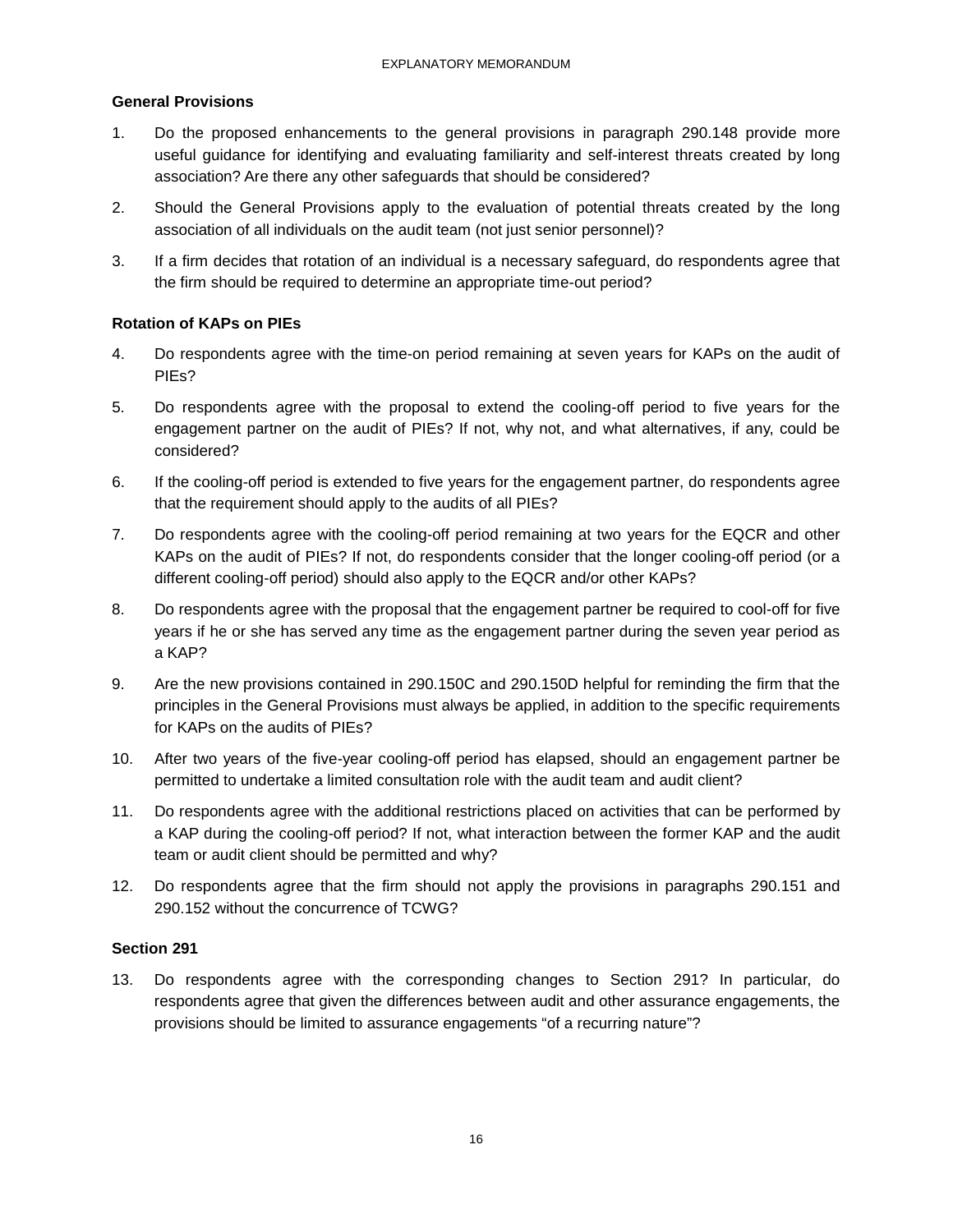#### **Impact Analysis**

14. Do respondents agree with the analysis of the impact of the proposed changes? In the light of the analysis, are there any other operational or implementation costs that the IESBA should consider?

#### **Request for General Comments**

In addition to the request for specific comments above, the IESBA is also seeking comments on the following general questions:

- (a) *Small and Medium Practices (SMPs) –*The IESBA invites comments regarding the impact of the proposed changes for SMPs.
- (b) *Preparers (including SMEs) and users (including Regulators) –* The IESBA invites comments on the proposed changes from preparers, particularly with respect to the practical impacts of the proposed changes, and users.
- (c) *Developing Nations –* Recognizing that many developing nations have adopted or are in the process of adopting the Code, the IESBA invites respondents from these nations to comment on the proposed changes, in particular, on any foreseeable difficulties in applying them in a developing nation environment.
- (d) *Translations –* Recognizing that many respondents may intend to translate the final changes for adoption in their own environments, the IESBA welcomes comment on potential translation issues respondents may note in reviewing the proposed changes.
- (e) *Effective date –* Recognizing that the proposed changes are substantive, would the proposal require firms to make significant changes to their systems or processes to enable them to properly implement the requirements? If so, do the proposed effective date and transitional provisions provide sufficient time to make such changes?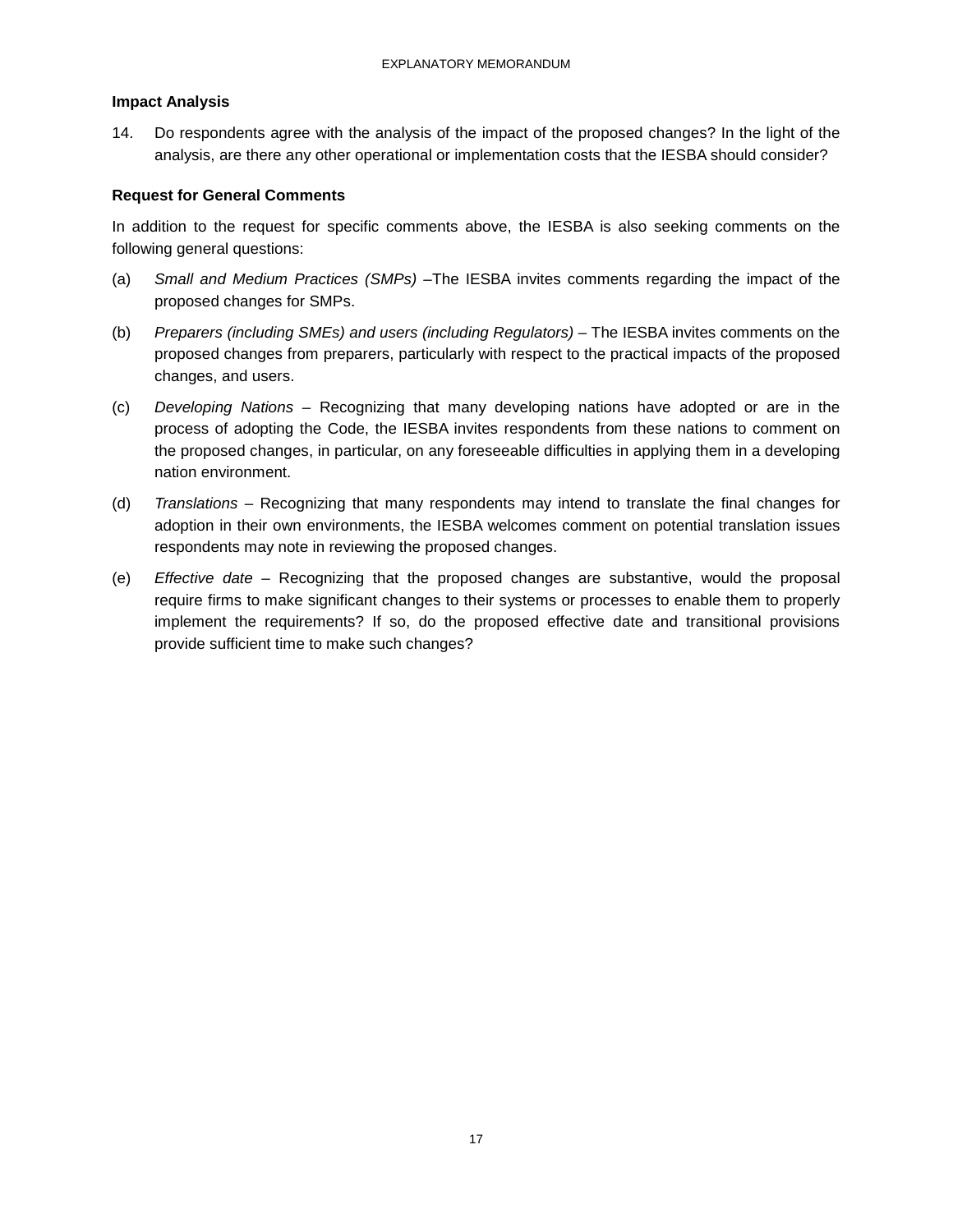# <span id="page-17-0"></span>**PROPOSED CHANGES TO THE CODE OF ETHICS FOR PROFESSIONAL ACCOUNTANTS ADDRESSING LONG ASSOCIATION**

The relevant sections have been extracted below from the extant Code, which can be accessed at *[2014](https://www.ifac.org/publications-resources/2014-handbook-code-ethics-professional-accountants)  [Handbook of the Code of Ethics for Professional Accountants](https://www.ifac.org/publications-resources/2014-handbook-code-ethics-professional-accountants)*.

## **PROPOSED CHANGES TO SECTION 290 AND 291**

#### **(MARK-UP FROM 2014 CODE)**

#### **Long Association of SeniorPersonnel (Including Partner Rotation) with an Audit Client**

*General Provisions*

290.148A Familiarity and self-interest threats, are which may impact an individual's objectivity and professional skepticism, may be created by using the same senior personnel on an audit engagement over a long period of time. The significance of the threats will depend on factors such as:

> Although an understanding of an audit client and its environment is fundamental to audit quality, a familiarity threat may be created as a result of an individual's long association with:

- The audit client and its operations;
- The audit client's senior management; or
- The financial statements on which the firm will express an opinion or the financial information which forms the basis of the financial statements.

A self-interest threat may be created as a result of an individual's concern about losing a longstanding client of the firm or a desire to maintain a close personal relationship with a member of senior management or those charged with governance.

- 290.148B The significance of the threats will depend on factors, individually or in combination, relating both to the individual and the audit client.
	- (a) Factors relating to the individual include:
		- The overall length of the individual's relationship with the client;
		- How long the individual has been a member of the audit team and the nature of the roles performed;
		- The role of the individual on the audit team
		- The structure of the firm:
		- The nature of the audit engagement; The extent to which the individual has the ability to influence the outcome of the audit, for example by making key decisions;
		- The closeness of the individual's personal relationship with senior management or those charged with governance; and
		- The nature, frequency and extent of the interaction between the individual and senior management or those charged with governance.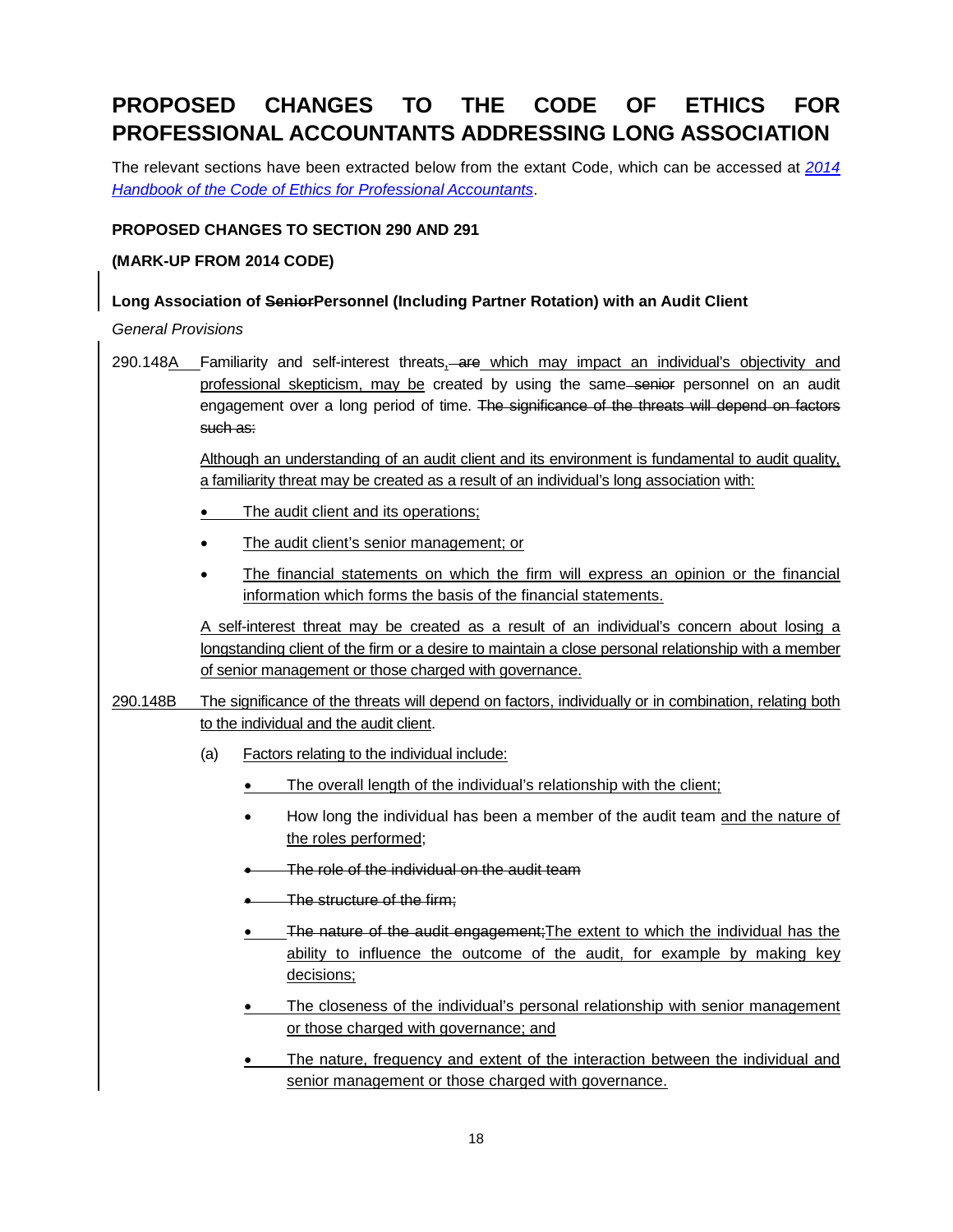- (b) Factors relating to the audit client include:
	- The nature or complexity of the client's accounting and financial reporting issues and whether they have changed;
	- Whether there have been any recent client's changes in senior management team has changed or those charged with governance; and
	- Whether the nature or complexity of the client's accounting and reporting issues has changedWhether there have been any structural changes in the client's organization which impact the nature, frequency and extent of interactions the individual may have with senior management or those charged with governance.
- 290.148C The combination of two or more factors may increase or reduce the significance of the threats. For example, familiarity threats created over time by the increasingly close relationship of an individual and a member of the client's senior management would be reduced by the departure of that member of the client's senior management and the start of a new relationship.
- 290.149A The significance of theany threats shall be evaluated and safeguards applied when necessary to eliminate the threats or reduce themit to an acceptable level. Examples of such safeguards include:
	- Rotating the senior personnelindividual off the audit team;
	- Changing the role of the individual on the audit team;
	- Having a professional accountant who was not a member of the audit team review the work of the senior personnelindividual; or
	- Performing Rregular independent internal or external quality reviews of the engagement including an engagement quality control review.
- 290.149B If a firm decides that the threats are so significant that rotation of an individual is a necessary safeguard, the firm shall determine an appropriate period during which the individual shall not participate in the audit engagement or exert direct influence on the outcome of the audit engagement. The period shall be of sufficient duration to allow the familiarity and self-interest threats to independence to be eliminated or reduced to an acceptable level. In the case of a public interest entity paragraphs 290.150A to 290.153 also apply.

#### *Audit Clients that are Public Interest Entities*

- 290.150A49 In respect of an audit of a public interest entity, an individual shall not be a key audit partner for more than seven years. After such time;
	- An The individual who has acted as the engagement partner at any time during the seven year period shall not be a member of the engagement team or be a key audit partner for the client for two years. During that period, the individual shall not participate in the audit of the entity, provide quality control for the audit engagement for five years; and
	- Any other key audit partner shall not be a member of the engagement team or provide quality control for the audit engagement for two years.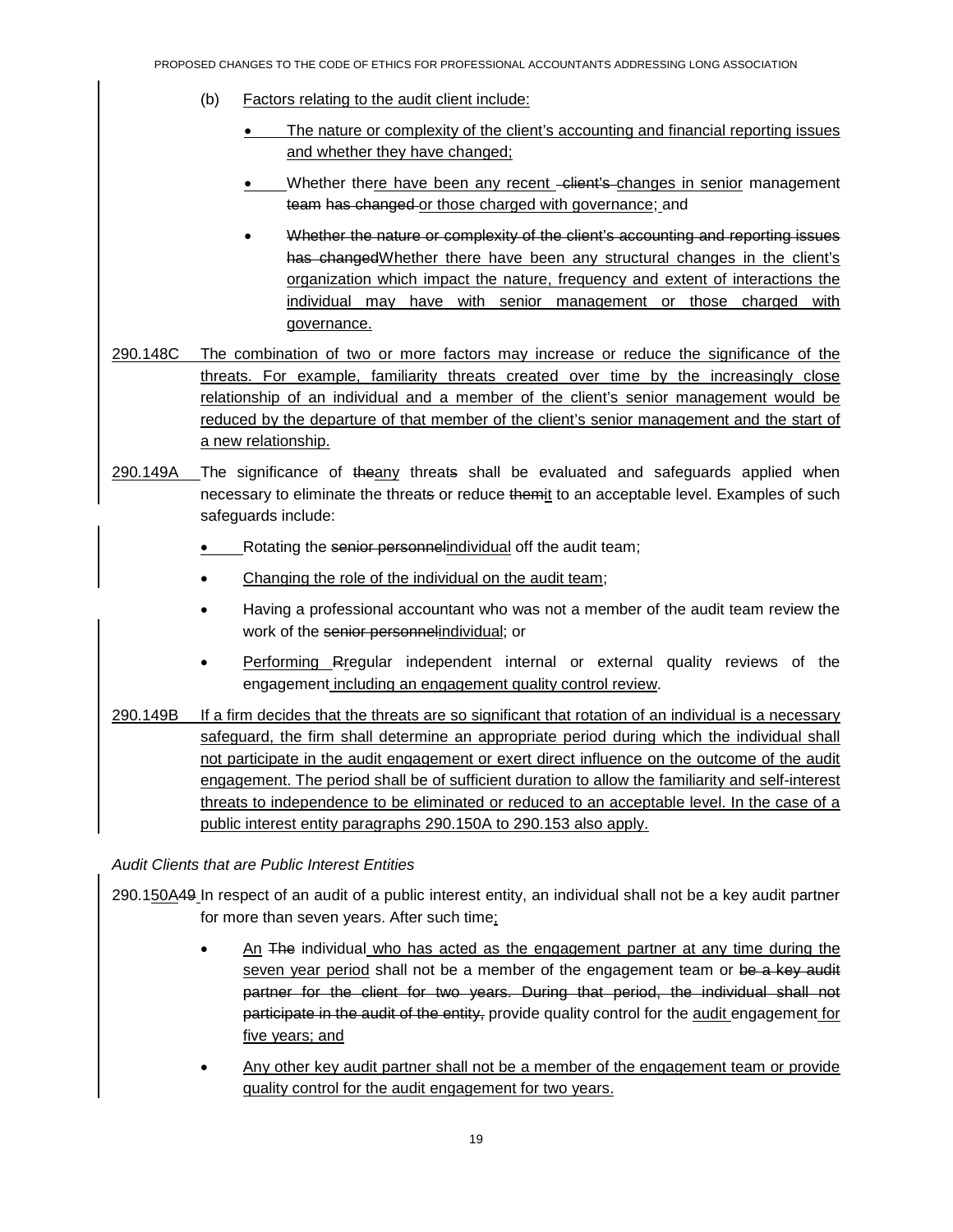#### 290.150B In addition, during that period the individual shall not:

- Consult with the engagement team or the client regarding technical or industry-specific issues, transactions or events or otherwise directly influence the outcome of the engagementaffecting the audit engagement (other than discussions with the engagement team limited to work undertaken or conclusions reached in the previous year where this remains relevant to the audit). However, if an individual who has acted as the engagement partner is also, or becomes, an individual whose primary responsibility is to be consulted within a firm on a technical or industry-specific issue, the individual may provide such consultation to the engagement team or client after two years has elapsed, provided that such consultation is in respect of issues, transactions or events that were not previously considered by that individual in the course of acting as engagement partner;
- Be responsible for leading or coordinating the firm's professional services to the audit client or overseeing the firm's relationship with the audit client; or
- Undertake any other role or activity not referred to above with respect to the audit client including the provision of non-assurance services, that would result in the individual:
	- o Having significant or frequent interaction with senior management or those charged with governance; or
	- o Exerting direct influence on the outcome of the audit engagement.

The provisions of this paragraph are not intended to prevent the individual from assuming a leadership role in the firm, such as that of the Senior or Managing Partner.

- 290.150C There may be situations where a firm, based on an evaluation of threats in accordance with the general provisions above, concludes that it is not appropriate for an individual who is a key audit partner to continue in that role even though the length of time served as a key audit partner is less than seven years. In evaluating the threats, particular consideration shall be given to the roles undertaken and the length of the individual's association with the audit engagement prior to an individual becoming a key audit partner.
- 290.150D Consideration shall also be given to the significance of any threat created by the long association of a member of the audit team who is not a key audit partner with an audit client. Safeguards shall be applied when necessary to eliminate the threat or reduce it to an acceptable level. Safeguards may involve the rotation of a partner or other individual off the audit team at any point during their association with the audit engagement.
- 290.1510 Despite paragraph 290.14950A, key audit partners whose continuity is especially important to audit quality may, in rare cases due to unforeseen circumstances outside the firm's control, and with the concurrence of those charged with governance, be permitted to serve an additional year on the audit team as a key audit partner as long as the threat to independence can be eliminated or reduced to an acceptable level by applying safeguards. For example, a key audit partner may remain in that role on the audit team for up to one additional year in circumstances where, due to unforeseen events, a required rotation was not possible, as might be the case due to serious illness of the intended engagement partner. The firm shall discuss with those charged with governance the reasons why the planned rotation cannot take place and the need for any safeguards to reduce any threat created.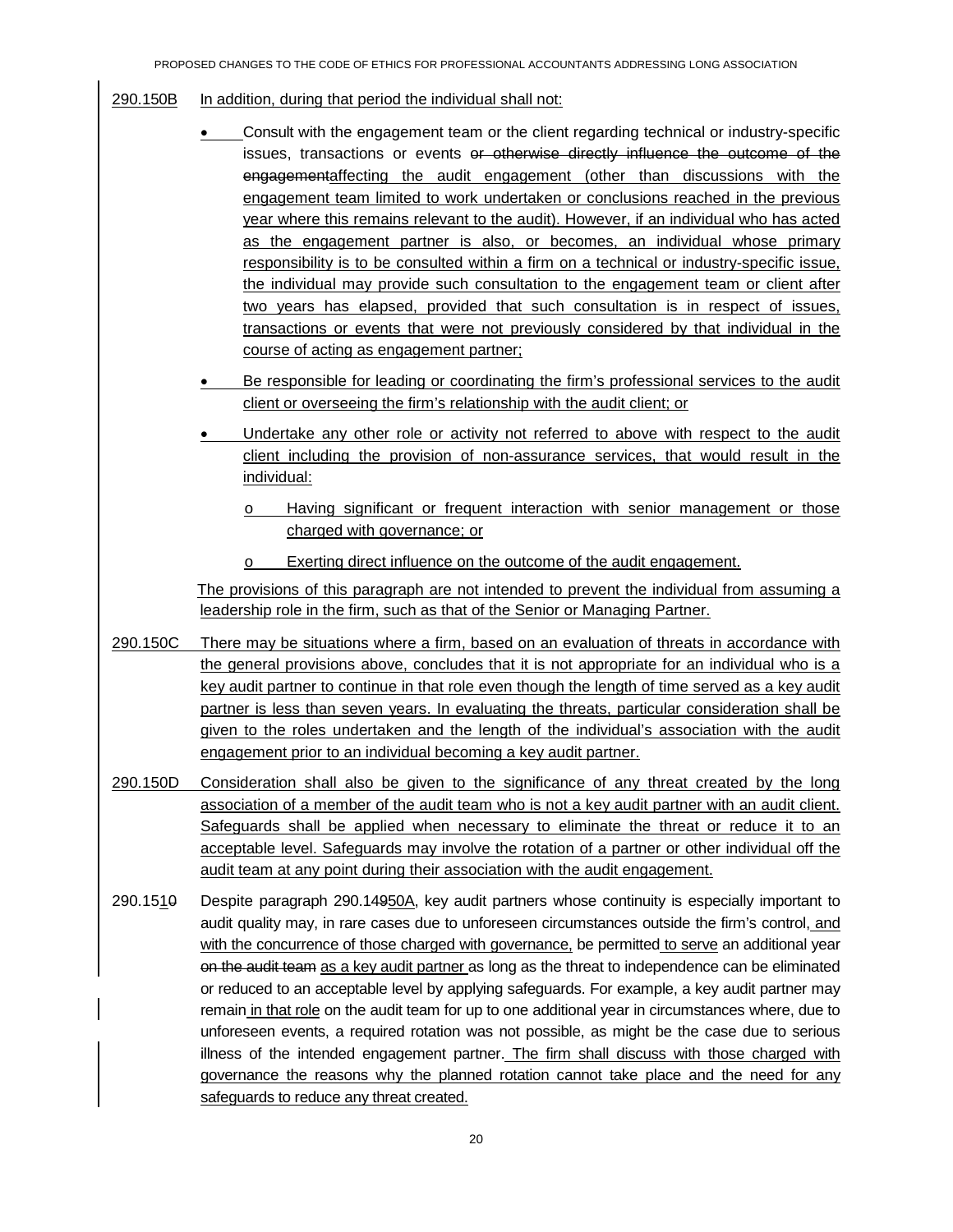- 290.151 The long association of other partners with an audit client that is a public interest entity creates familiarity and self-interest threats. The significance of the threats will depend on factors such as:
	- How long any such partner has been associated with the audit client;
	- The role, if any, of the individual on the audit team; and
	- The nature, frequency and extent of the individual's interactions with the client's management or those charged with governance.

The significance of the threats shall be evaluated and safeguards applied when necessary to eliminate the threats or reduce them to an acceptable level. Examples of such safeguards include:

- Rotating the partner off the audit team or otherwise ending the partner's association with the audit client: or
- Regular independent internal or external quality reviews of the engagement.
- 290.152 When an audit client becomes a public interest entity, the length of time the individual has served the audit client as a key audit partner before the client becomes a public interest entity shall be taken into account in determining the timing of the rotation. If the individual has served the audit client as a key audit partner for five years or less when the client becomes a public interest entity, the number of years the individual may continue to serve the client in that capacity before rotating off the engagement is seven years less the number of years already served. If the individual has served the audit client as a key audit partner for six or more years when the client becomes a public interest entity, the partner may continue to serve in that capacity with the concurrence of those charged with governance for a maximum of two additional years before rotating off the engagement.
- 290.153 When a firm has only a few people with the necessary knowledge and experience to serve as a key audit partner on the audit of a public interest entity, rotation of key audit partners may not be an available safeguard. If an independent regulator in the relevant jurisdiction has provided an exemption from partner rotation in such circumstances, an individual may remain a key audit partner for more than seven years, in accordance with such regulation, provided that the independent regulator has specified alternative safeguards which are applied, such as a regular independent external review.

#### **Long Association of SeniorPersonnel with an Assurance Client**

291.137A Familiarity and self-interest threats, which may impact an individual's objectivity and professional skepticism, aremay be created by using the same senior personnelindividual on an assurance engagement of a recurring nature over a long period of time. The significance of the threats will depend on factors such as

A familiarity threat may be created as a result of an individual's long association with:

- The assurance client; or
- The subject matter and subject matter information of the assurance engagement.

A self-interest threat may be created as a result of an individual's concern about losing a longstanding assurance client of the firm or a desire to maintain a close personal relationship with the assurance client or a member of senior management.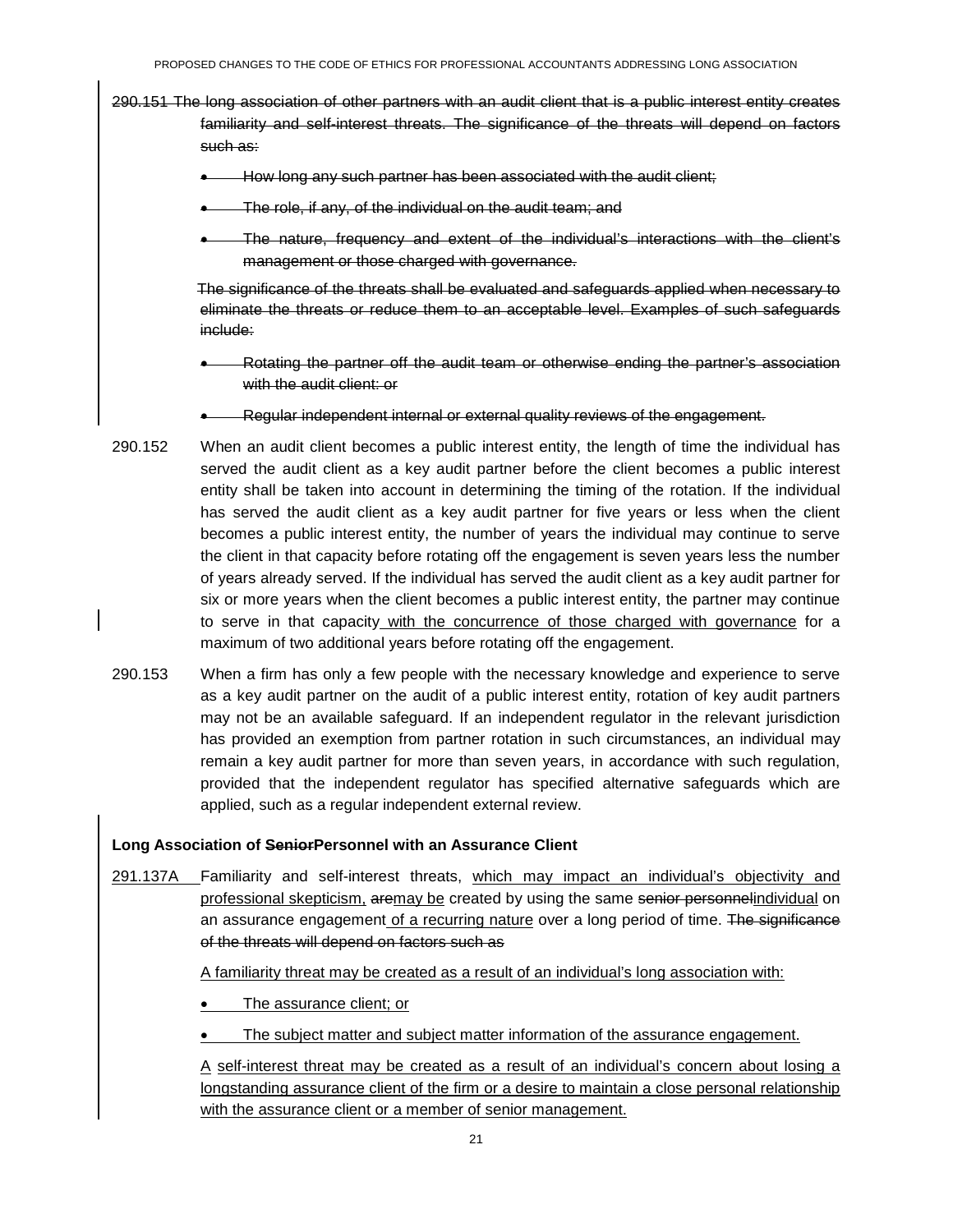#### 291.137B The significance of the threats will depend on factors such as:

- The nature of the assurance engagement;
- How long the individual has been a member of the assurance team; and the nature of the roles performed;
- The extent to which the individual has the ability to influence the outcome of the assurance engagement, for example by making key decisions;
- The closeness of the individual's personal relationship with the assurance client or, if relevant, senior management;
- The nature, frequency and extent of interaction between the individual and the assurance client;
- The role of the individual on the assurance team;
- The structure of the firm;
- The nature of the assurance engagement;
- Whether there have been any changes in the individual or individuals who are the responsible party or, if relevant, -dient's-senior management; -team has changed; and
- Whether the nature or complexity of the subject matter or subject matter information has changed.

The combination of two or more factors may increase or reduce the significance of the threats. For example, familiarity threats created over time by the increasingly close relationship of an individual and the assurance client would be reduced by the departure of the person who is the responsible party and the start of a new relationship.

- 291.137C The significance of theany threats shall be evaluated and safeguards applied when necessary to eliminate the threats or reduce themit to an acceptable level. Examples of such safeguards in relation to a specific engagement include:
	- Rotating the senior personnel individual off the assurance team;
	- Changing the role of the individual on the assurance team;
	- Having a professional accountant who wais not a member of the assurance team review the work of the senior personnel individual; or
	- Performing Rregular independent internal or external quality reviews of the engagement.
- 291.137D If a firm decides that the threats are so significant that rotation of an individual is a necessary safeguard, the firm shall determine an appropriate period during which the individual shall not be a member of the engagement team or provide quality control for the assurance engagement. The period shall be of sufficient duration to allow the familiarity and self-interest threat to be eliminated or reduced to an acceptable level.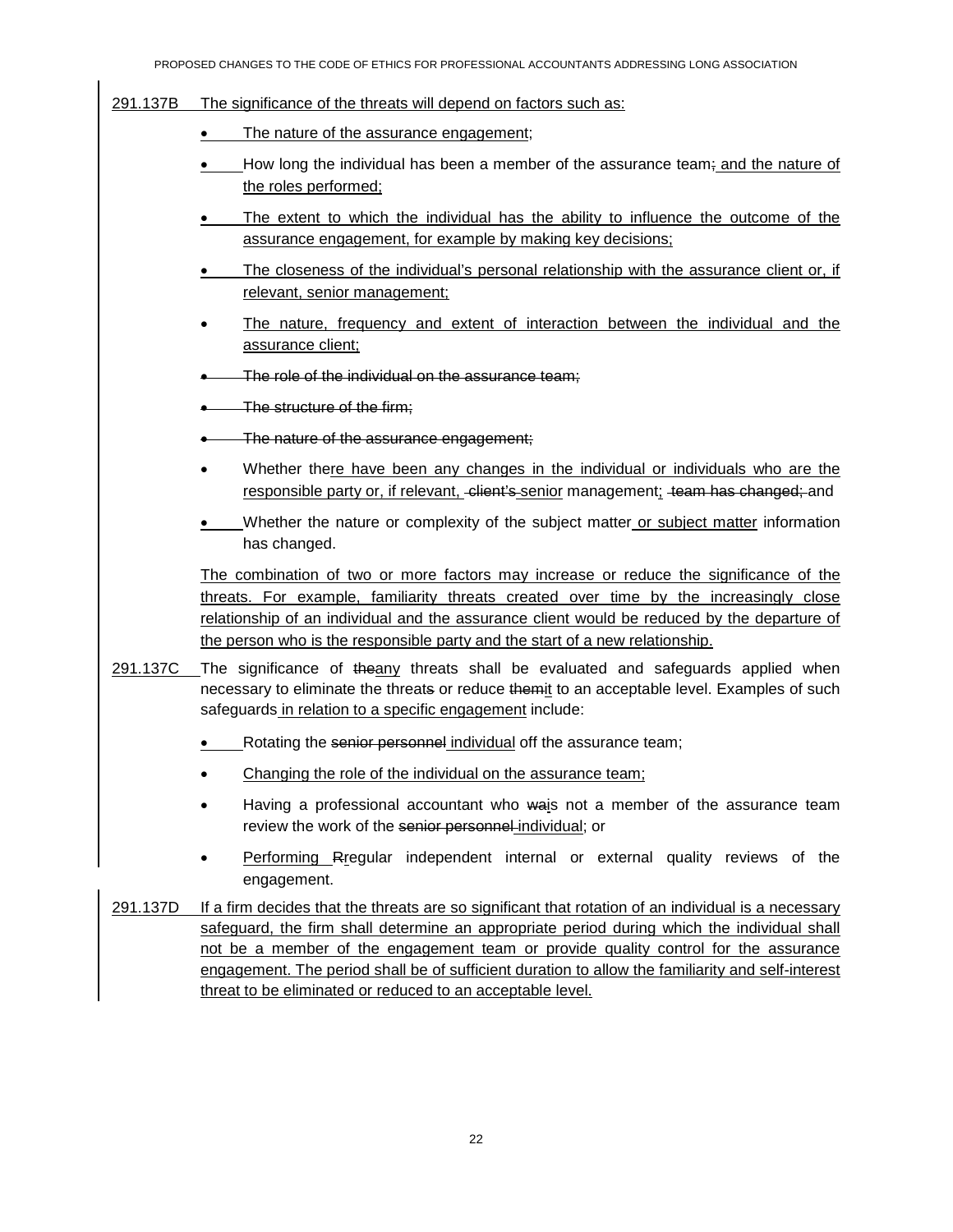#### **PROPOSED CHANGES TO SECTION 290 AND 291**

#### **(CLEAN)**

## **Section 290**

#### **Long Association of Personnel (Including Partner Rotation) with an Audit Client**

*General Provisions*

290.148A Familiarity and self-interest threats, which may impact an individual's objectivity and professional skepticism, may be created by using the same personnel on an audit engagement over a long period of time.

> Although an understanding of an audit client and its environment is fundamental to audit quality, a familiarity threat may be created as a result of an individual's long association with:

- The audit client and its operations;
- The audit client's senior management; or
- The financial statements on which the firm will express an opinion or the financial information which forms the basis of the financial statements.

A self-interest threat may be created as a result of an individual's concern about losing a longstanding client of the firm or a desire to maintain a close personal relationship with a member of senior management or those charged with governance.

- 290.148B The significance of the threats will depend on factors, individually or in combination, relating both to the individual and the audit client.
	- (a) Factors relating to the individual include:
		- The overall length of the individual's relationship with the client;
		- How long the individual has been a member of the audit team and the nature of the roles performed;
		- The extent to which the individual has the ability to influence the outcome of the audit, for example by making key decisions;
		- The closeness of the individual's personal relationship with senior management or those charged with governance; and
		- The nature, frequency and extent of the interaction between the individual and senior management or those charged with governance.
	- (b) Factors relating to the audit client include:
		- The nature or complexity of the client's accounting and financial reporting issues and whether they have changed;
		- Whether there have been any recent changes in senior management or those charged with governance; and
		- Whether there have been any structural changes in the client's organization which impact the nature, frequency and extent of interactions the individual may have with senior management or those charged with governance.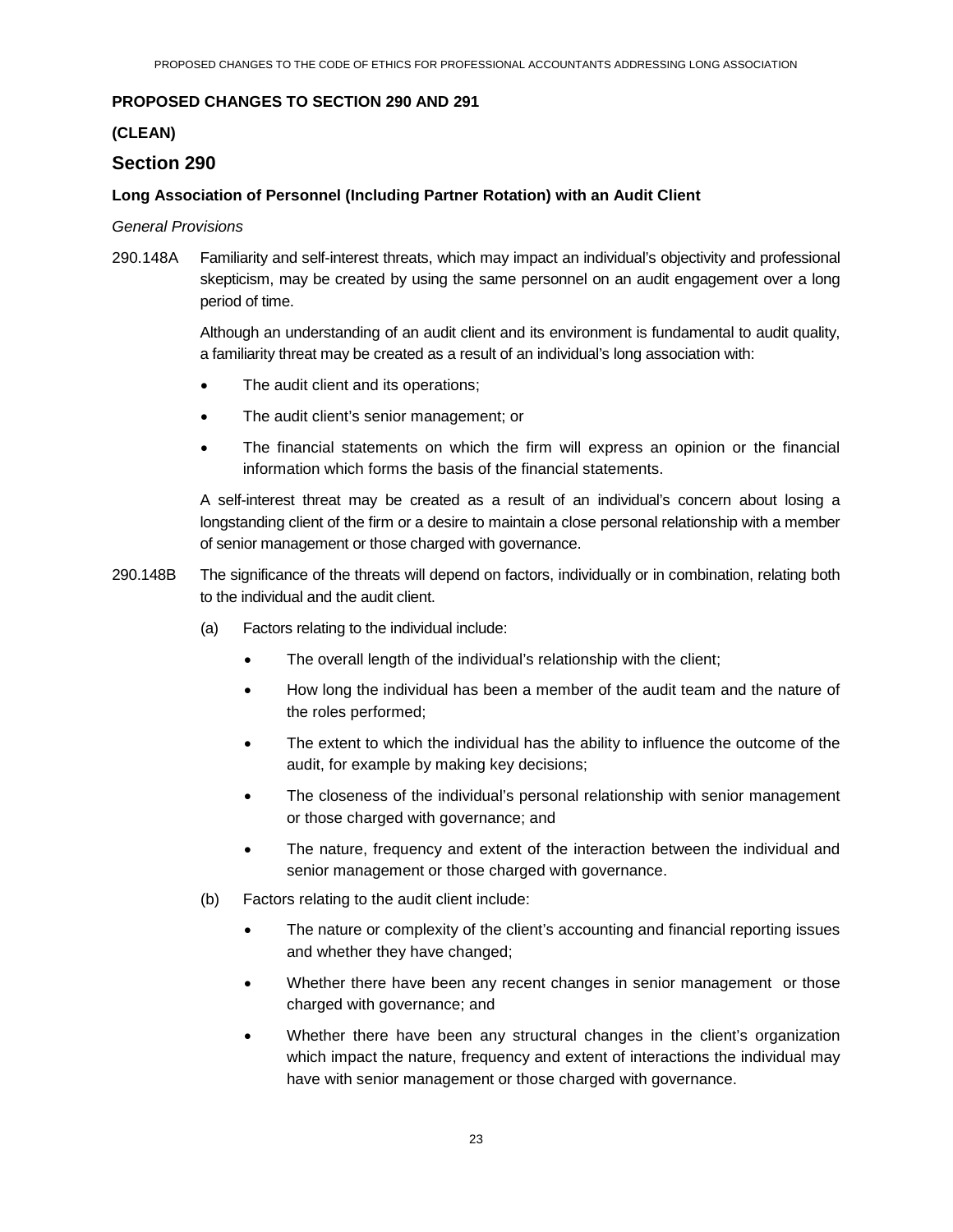- 290.148C The combination of two or more factors may increase or reduce the significance of the threats. For example, familiarity threats created over time by the increasingly close relationship of an individual and a member of the client's senior management would be reduced by the departure of that member of the client's senior management and the start of a new relationship.
- 290.149A The significance of any threat shall be evaluated and safeguards applied when necessary to eliminate the threat or reduce it to an acceptable level. Examples of such safeguards include:
	- Rotating the individual off the audit team;
	- Changing the role of the individual on the audit team;
	- Having a professional accountant who was not a member of the audit team review the work of the individual; or
	- Performing regular independent internal or external quality reviews of the engagement including an engagement quality control review.
- 290.149B If a firm decides that the threats are so significant that rotation of an individual is a necessary safeguard, the firm shall determine an appropriate period during which the individual shall not participate in the audit engagement or exert direct influence on the outcome of the audit engagement. The period shall be of sufficient duration to allow the familiarity and self-interest threats to independence to be eliminated or reduced to an acceptable level. In the case of a public interest entity paragraphs 290.150A to 290.153 also apply.

#### *Audit Clients that are Public Interest Entities*

- 290.150A In respect of an audit of a public interest entity, an individual shall not be a key audit partner for more than seven years. After such time:
	- An individual who has acted as the engagement partner at any time during the seven year period shall not be a member of the engagement team or provide quality control for the audit engagement for five years; and
	- Any other key audit partner shall not be a member of the engagement team or provide quality control for the audit engagement for two years.
- 290.150B In addition, during that period the individual shall not:
	- Consult with the engagement team or the client regarding technical or industry-specific issues, transactions or events affecting the audit engagement (other than discussions with the engagement team limited to work undertaken or conclusions reached in the previous year where this remains relevant to the audit). However, if an individual who has acted as the engagement partner is also, or becomes, an individual whose primary responsibility is to be consulted within a firm on a technical or industry-specific issue, the individual may provide such consultation to the engagement team or client after two years has elapsed, provided that such consultation is in respect of issues, transactions or events that were not previously considered by that individual in the course of acting as engagement partner;
	- Be responsible for leading or coordinating the firm's professional services to the audit client or overseeing the firm's relationship with the audit client; or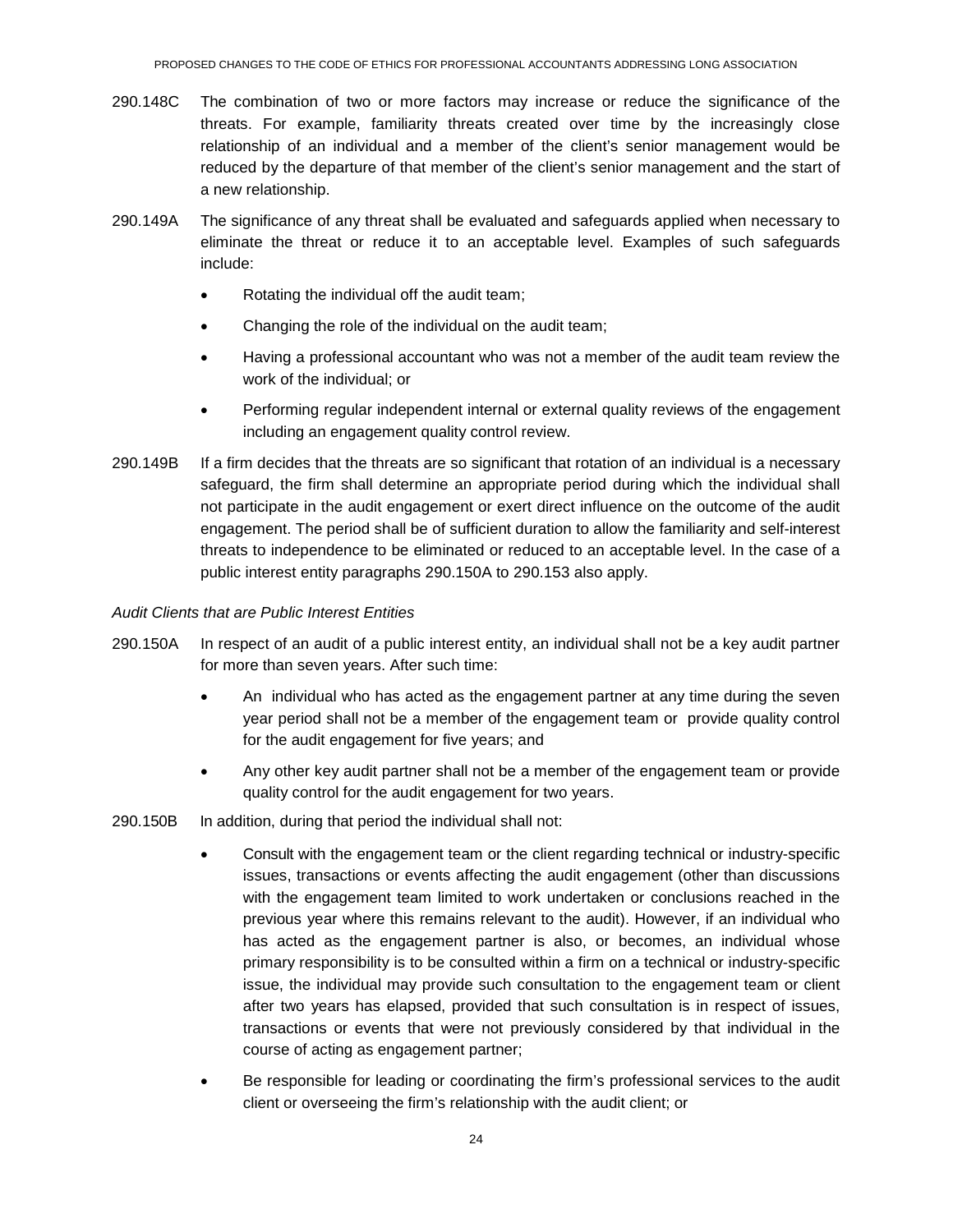- Undertake any other role or activity not referred to above with respect to the audit client including the provision of non-assurance services, that would result in the individual:
	- o Having significant or frequent interaction with senior management or those charged with governance; or
	- o Exerting direct influence on the outcome of the audit engagement.

The provisions of this paragraph are not intended to prevent the individual from assuming a leadership role in the firm, such as that of the Senior or Managing Partner.

- 290.150C There may be situations where a firm, based on an evaluation of threats in accordance with the general provisions above, concludes that it is not appropriate for an individual who is a key audit partner to continue in that role even though the length of time served as a key audit partner is less than seven years. In evaluating the threats, particular consideration shall be given to the roles undertaken and the length of the individual's association with the audit engagement prior to an individual becoming a key audit partner.
- 290.150D Consideration shall also be given to the significance of any threat created by the long association of a member of the audit team who is not a key audit partner with an audit client. Safeguards shall be applied when necessary to eliminate the threat or reduce it to an acceptable level. Safeguards may involve the rotation of a partner or other individual off the audit team at any point during their association with the audit engagement.
- 290.151 Despite paragraph 290.150A, key audit partners whose continuity is especially important to audit quality may, in rare cases due to unforeseen circumstances outside the firm's control, and with the concurrence of those charged with governance, be permitted to serve an additional year as a key audit partner as long as the threat to independence can be eliminated or reduced to an acceptable level by applying safeguards. For example, a key audit partner may remain in that role on the audit team for up to one additional year in circumstances where, due to unforeseen events, a required rotation was not possible, as might be the case due to serious illness of the intended engagement partner. The firm shall discuss with those charged with governance the reasons why the planned rotation cannot take place and the need for any safeguards to reduce any threat created.
- 290.152 When an audit client becomes a public interest entity, the length of time the individual has served the audit client as a key audit partner before the client becomes a public interest entity shall be taken into account in determining the timing of the rotation. If the individual has served the audit client as a key audit partner for five years or less when the client becomes a public interest entity, the number of years the individual may continue to serve the client in that capacity before rotating off the engagement is seven years less the number of years already served. If the individual has served the audit client as a key audit partner for six or more years when the client becomes a public interest entity, the partner may continue to serve in that capacity with the concurrence of those charged with governance for a maximum of two additional years before rotating off the engagement.
- 290.153 When a firm has only a few people with the necessary knowledge and experience to serve as a key audit partner on the audit of a public interest entity, rotation of key audit partners may not be an available safeguard. If an independent regulator in the relevant jurisdiction has provided an exemption from partner rotation in such circumstances, an individual may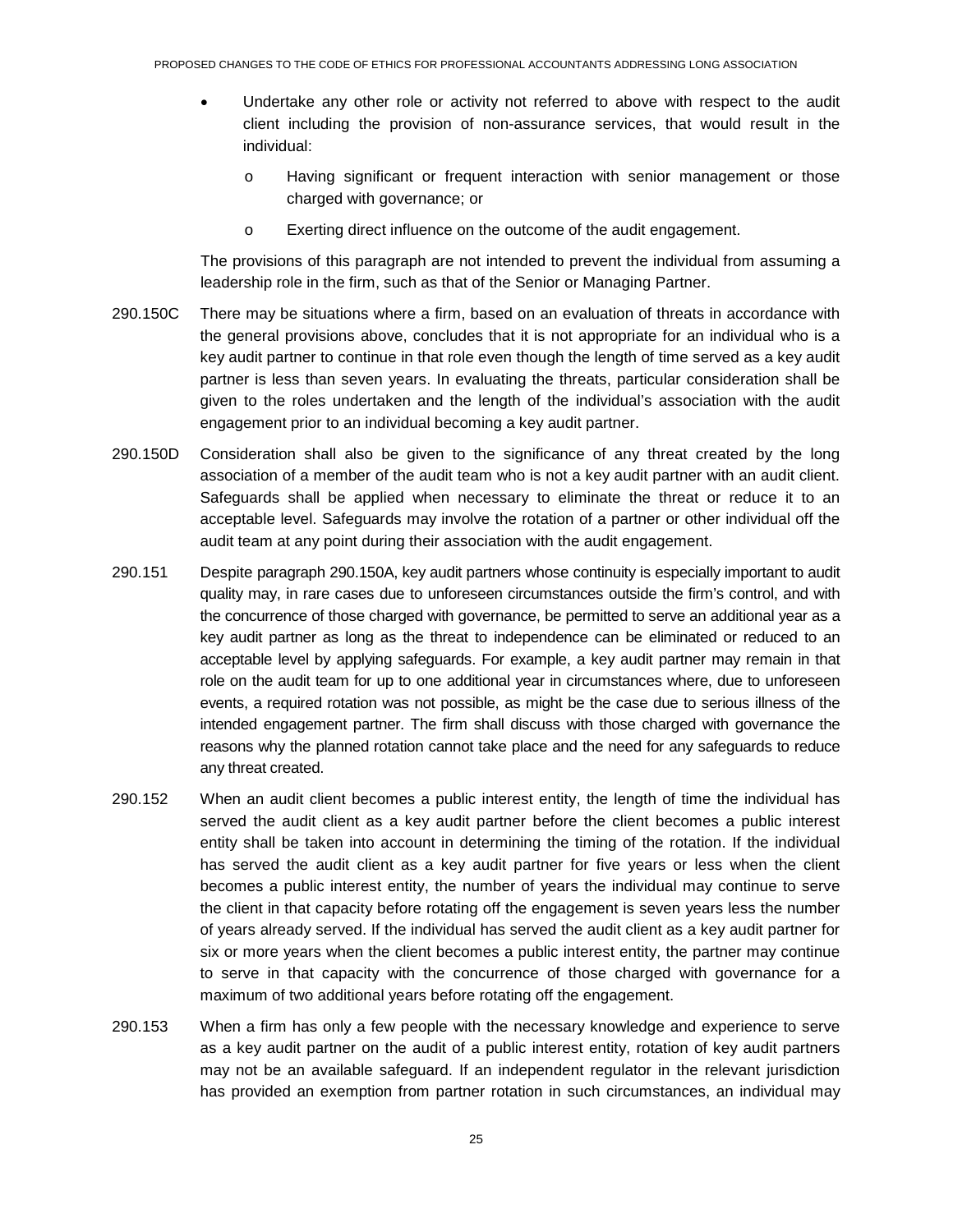remain a key audit partner for more than seven years, in accordance with such regulation, provided that the independent regulator has specified alternative safeguards which are applied, such as a regular independent external review.

# **Section 291**

#### **Long Association of Personnel with an Assurance Client**

291.137A Familiarity and self-interest threats, which may impact an individual's objectivity and professional skepticism, may be created by using the same individual on an assurance engagement of a recurring nature over a long period of time.

A familiarity threat may be created as a result of an individual's long association with:

- The assurance client; or
- The subject matter and subject matter information of the assurance engagement.

A self-interest threat may be created as a result of an individual's concern about losing a longstanding assurance client of the firm or a desire to maintain a close personal relationship with the assurance client or a member of senior management.

- 291.137B The significance of the threats will depend on factors such as:
	- The nature of the assurance engagement;
	- How long the individual has been a member of the assurance team and the nature of the roles performed;
	- The extent to which the individual has the ability to influence the outcome of the assurance engagement, for example by making key decisions;
	- The closeness of the individual's personal relationship with the assurance client or, if relevant, senior management;
	- The nature, frequency and extent of interaction between the individual and the assurance client;
	- Whether there have been any changes in the individual or individuals who are the responsible party or, if relevant, senior management; and
	- Whether the nature or complexity of the subject matter or subject matter information has changed.

The combination of two or more factors may increase or reduce the significance of the threats. For example, familiarity threats created over time by the increasingly close relationship of an individual and the assurance client would be reduced by the departure of the person who is the responsible party and the start of a new relationship.

- 291.137C The significance of any threats shall be evaluated and safeguards applied when necessary to eliminate the threat or reduce it to an acceptable level. Examples of such safeguards in relation to a specific engagement include:
	- Rotating the individual off the assurance team;
	- Changing the role of the individual on the assurance team;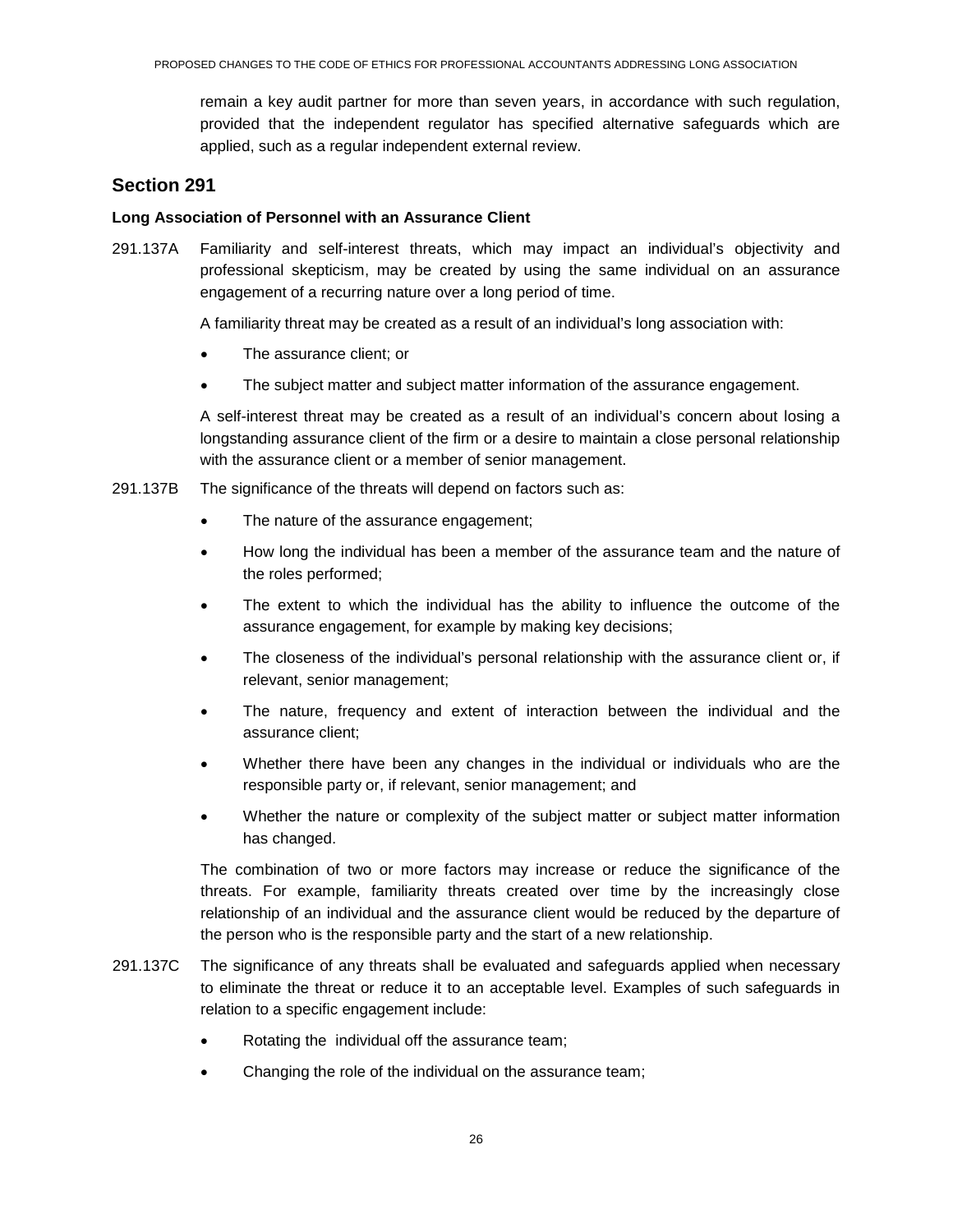- Having a professional accountant who is not a member of the assurance team review the work of the individual; or
- Performing regular independent internal or external quality reviews of the engagement.
- 291.137D If a firm decides that the threats are so significant that rotation of an individual is a necessary safeguard, the firm shall determine an appropriate period during which the individual shall not be a member of the engagement team or provide quality control for the assurance engagement. The period shall be of sufficient duration to allow the familiarity and self-interest threat to be eliminated or reduced to an acceptable level.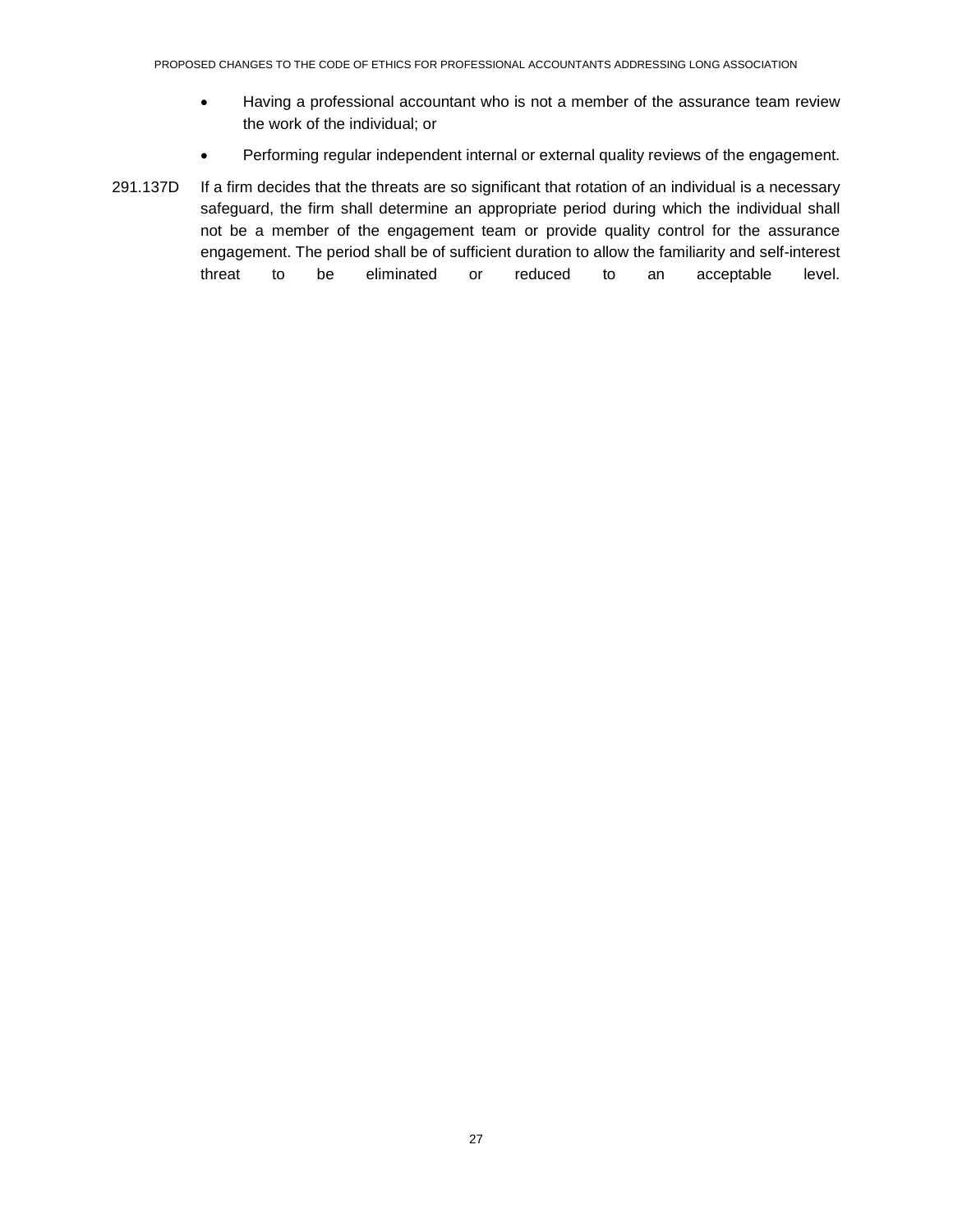<span id="page-27-0"></span>The *Code of Ethics for Professional Accountants™*, Exposure Drafts, Consultation Papers, and other IESBA<sup>®</sup> publications are published by, and copyright of, IFAC<sup>®</sup>.

The IESBA and IFAC do not accept responsibility for loss caused to any person who acts or refrains from acting in reliance on the material in this publication, whether such loss is caused by negligence or otherwise.

The IESBA logo, 'International Ethics Standards Board for Accountants® , 'IESBA', '*The Code of Ethics for*  Professional Accountants', the IFAC logo, 'International Federation of Accountants<sup>®</sup>', and 'IFAC' are trademarks and service marks of IFAC.

Copyright © August 2014 by the International Federation of Accountants (IFAC). All rights reserved. Permission is granted to make copies of this work to achieve maximum exposure and feedback provided that each copy bears the following credit line: "*Copyright © August 2014 by the International Federation of Accountants (IFAC). All rights reserved. Used with permission of IFAC. Permission is granted to make copies of this work to achieve maximum exposure and feedback*."

> **International** Federation<br>of Accountants®